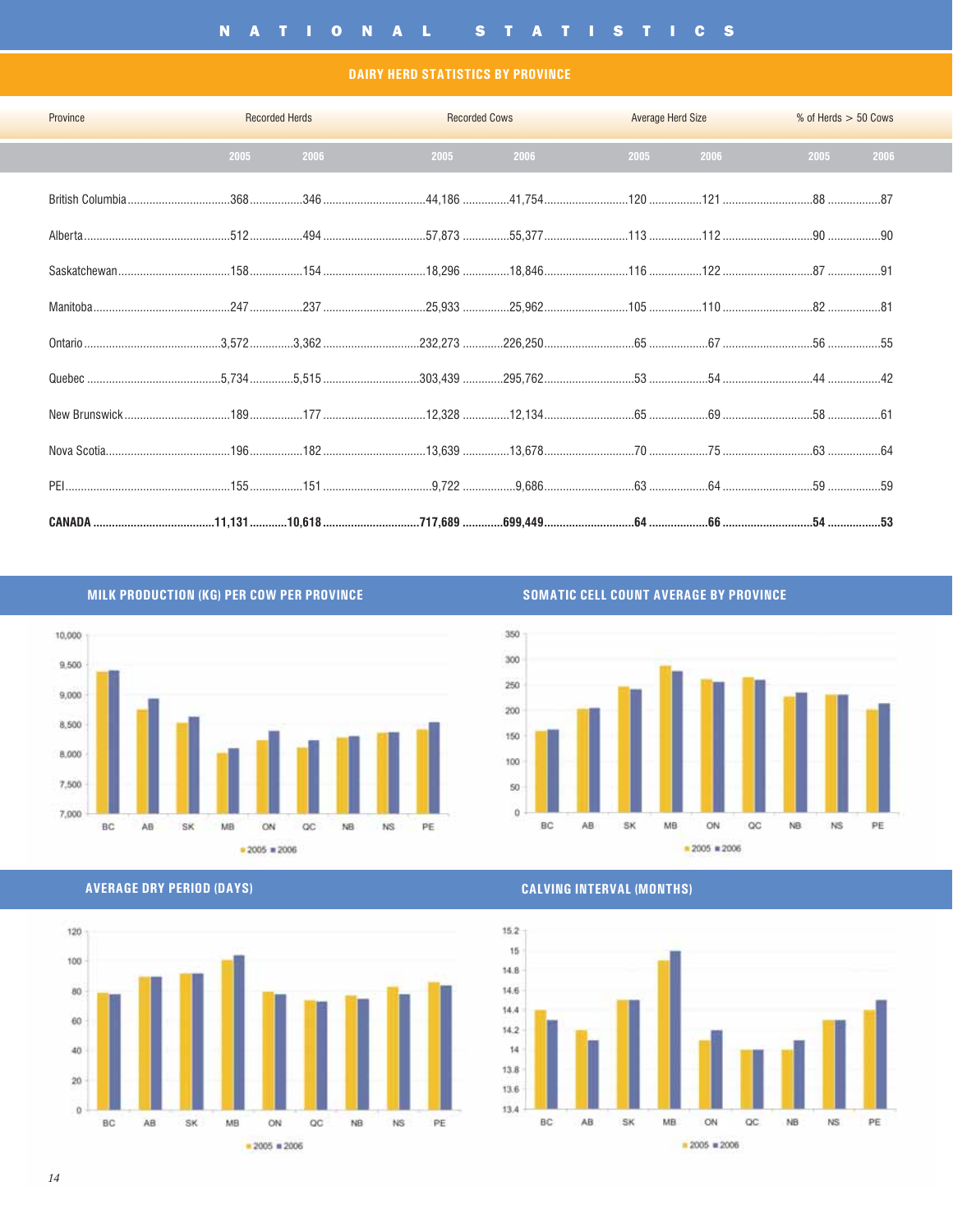|                          | Е<br>R<br>G    | $\mathbf o$ | N<br>A | L<br>P | R<br>O           | D<br>U      | C<br>т      | N<br>$\mathbf o$ |                      |       |
|--------------------------|----------------|-------------|--------|--------|------------------|-------------|-------------|------------------|----------------------|-------|
| <b>Region</b>            | <b>Number</b>  | 305 M       | 305 F  | 305 P  | <b>Composite</b> | <b>BCAM</b> | <b>BCAF</b> | <b>BCAP</b>      | <b>Composite BCA</b> |       |
|                          | of Herds       |             |        |        | <b>BCA</b>       |             |             |                  | 2005                 | 2004  |
| <b>BRITISH COLUMBIA</b>  |                |             |        |        |                  |             |             |                  |                      |       |
| AGASSIZ                  | 22             | 9,910       | 356    | 309    | 212.6            | 216         | 209         | 212              | 210.9                | 208.7 |
| CENTRAL B.C.             | 9              | 9,252       | 345    | 291    | 200.6            | 201         | 202         | 199              | 199.6                | 201.1 |
| CHILLIWACK               | 68             | 10,056      | 363    | 314    | 219.3            | 223         | 216         | 219              | 219.6                | 219.7 |
| COURTENAY-COMOX          | 17             | 8,887       | 331    | 281    | 199.8            | 201         | 200         | 199              | 207.6                | 205.5 |
| COWICHAN                 | 30             | 9,595       | 355    | 303    | 210.6            | 212         | 210         | 210              | 214.5                | 217.0 |
| DELTA-RICHMOND           | 15             | 9,946       | 356    | 314    | 214.8            | 218         | 210         | 216              | 213.8                | 209.5 |
| DEWDNEY-DEROCHE          | 29             | 9,765       | 363    | 312    | 220.9            | 224         | 216         | 222              | 220.3                | 219.4 |
| KAMLOOPS-OKANAGAN        | 62             | 9,805       | 358    | 310    | 214.4            | 216         | 212         | 215              | 212.3                | 215.6 |
| <b>KOOTENAY</b>          | $\overline{7}$ | 10,088      | 360    | 312    | 214.1            | 218         | 211         | 213              | 214.6                | 226.1 |
| <b>MATSQUI</b>           | 25             | 10,196      | 360    | 320    | 220.3            | 225         | 214         | 222              | 218.9                | 221.4 |
| PITT MEADOWS-MAPLE RIDGE | 9              | 9,501       | 352    | 303    | 218.9            | 228         | 209         | 220              | 219.0                | 225.4 |
| <b>SUMAS</b>             | 37             | 9,785       | 348    | 308    | 213.3            | 218         | 207         | 215              | 212.7                | 213.1 |
| SURREY-LANGLEY           | 33             | 10,081      | 360    | 320    | 223.8            | 230         | 214         | 227              | 226.0                | 226.1 |
| <b>ALBERTA</b>           |                |             |        |        |                  |             |             |                  |                      |       |
| CALGARY                  | 68             | 9,434       | 341    | 298    | 205.4            | 209         | 201         | 207              | 204.5                | 207.8 |
| <b>EDMONTON</b>          | 129            | 9,050       | 325    | 285    | 195.1            | 199         | 191         | 196              | 194.5                | 196.5 |
| LETHBRIDGE / BROOKS      | 125            | 9,685       | 345    | 305    | 210.1            | 214         | 205         | 212              | 208.7                | 210.1 |
| <b>PEACE RIVER</b>       | 4              | 8,569       | 309    | 273    | 190.7            | 193         | 187         | 192              | 196.4                | 197.3 |
| <b>RED DEER</b>          | 179            | 9,567       | 343    | 301    | 206.8            | 210         | 203         | 208              | 205.7                | 206.5 |
| <b>VERMILION</b>         | 16             | 8.377       | 311    | 266    | 190.3            | 195         | 186         | 191              | 187.5                | 188.6 |
| <b>SASKATCHEWAN</b>      |                |             |        |        |                  |             |             |                  |                      |       |
| CANORA                   | 8              | 8,361       | 293    | 269    | 174.8            | 177         | 167         | 180              | 172.1                | 174.0 |
| PRINCE ALBERT/MELFORT    | 12             | 8,883       | 318    | 287    | 192.7            | 194         | 187         | 197              | 191.4                | 199.2 |
| <b>REGINA</b>            | 20             | 9,823       | 349    | 312    | 209.7            | 213         | 204         | 213              | 201.1                | 203.2 |
| <b>SASKATOON</b>         | 18             | 8,944       | 326    | 291    | 198.4            | 200         | 192         | 203              | 205.7                | 200.4 |
| SASKATOON EAST           | 48             | 9,533       | 344    | 304    | 206.5            | 209         | 201         | 209              | 206.0                | 205.5 |
| SASKATOON WEST           | 18             | 9,468       | 345    | 302    | 206.1            | 207         | 204         | 208              | 207.3                | 208.0 |
| <b>SWIFT CURRENT</b>     | 20             | 9,135       | 333    | 289    | 199.5            | 201         | 198         | 200              | 202.7                | 198.1 |
| <b>WEYBURN</b>           | 18             | 9.109       | 345    | 290    | 196.7            | 195         | 199         | 196              | 198.4                | 204.0 |
| <b>MANITOBA</b>          |                |             |        |        |                  |             |             |                  |                      |       |
| CENTRAL                  | 67             | 9,203       | 331    | 295    | 199.9            | 203         | 194         | 203              | 201.2                | 203.5 |
| <b>EASTERN</b>           | 112            | 8,637       | 309    | 277    | 188.1            | 191         | 182         | 191              | 191.9                | 194.0 |
| <b>INTERLAKE</b>         | 42             | 9,075       | 326    | 289    | 195.3            | 198         | 190         | 198              | 194.6                | 196.8 |
| <b>NORTH WEST</b>        | 6              | 8,154       | 302    | 268    | 181.4            | 181         | 178         | 186              | 187.3                | 184.5 |
| SOUTH WEST               | 21             | 8,760       | 329    | 286    | 199.2            | 201         | 195         | 202              | 207.5                | 209.3 |

|                            |                         | N<br>Е         | R<br>$\Omega$       | м<br>Е.         |         |         |                               |         |
|----------------------------|-------------------------|----------------|---------------------|-----------------|---------|---------|-------------------------------|---------|
|                            | <b>British Columbia</b> | <b>Alberta</b> | <b>Saskatchewan</b> | <b>Manitoba</b> | 2006    | 2005    | All Western Provinces<br>2004 | 2003    |
|                            |                         |                |                     |                 |         |         |                               |         |
| <b>DHI Herds</b>           | 365                     | 521            | 162                 | 253             | 1,301   | 1,355   | 1,419                         | 1,479   |
| Percent Publishable        | 87%                     | 53%            | 65%                 | 74%             | 68%     | 66%     | 66%                           | 66%     |
| <b>Percent Management</b>  | 13%                     | 47%            | 35%                 | 26%             | 32%     | 34%     | 34%                           | 34%     |
| <b>DHI Cows</b>            | 43,126                  | 57,607         | 19,001              | 27.141          | 146,875 | 149,930 | 148,160                       | 141,591 |
| <b>Percent Publishable</b> | 87%                     | 58%            | 69%                 | 74%             | 71%     | 69%     | 69%                           | 69%     |
| <b>Percent Management</b>  | 13%                     | 42%            | 31%                 | 26%             | 29%     | 31%     | 31%                           | 31%     |
| Average Herd Size          | 118                     | 111            | 117                 | 107             | 113     | 111     | 104                           | 96      |

|      |        |                         | <b>PR</b>                       |  |       |                | ODUCTION                        |  |           |     | TRENDS                       |  |           |                 |                              |  |
|------|--------|-------------------------|---------------------------------|--|-------|----------------|---------------------------------|--|-----------|-----|------------------------------|--|-----------|-----------------|------------------------------|--|
|      |        | <b>British Columbia</b> |                                 |  |       | <b>Alberta</b> |                                 |  |           |     | <b>Saskatchewan</b>          |  |           | <b>Manitoba</b> |                              |  |
| Year |        |                         | Milk (kg) Fat (kg) Protein (kg) |  |       |                | Milk (kg) Fat (kg) Protein (kg) |  | Milk (kg) |     | <b>Fat (kg)</b> Protein (kg) |  | Milk (kg) |                 | <b>Fat (kg)</b> Protein (kg) |  |
| 2006 | 9,823  | 356                     | 310                             |  | 9,406 | 337            | 296                             |  | 9.294     | 337 | 297                          |  | 8,835     | 318             | 283                          |  |
| 2005 | 9,928  | 354                     | 312                             |  | 9.353 | 334            | 295                             |  | 9.297     | 336 | 298                          |  | 8.974     | 325             | 288                          |  |
| 2004 | 10.077 | 350                     | 316                             |  | 9,518 | 333            | 300                             |  | 9.379     | 335 | 302                          |  | 9,148     | 325             | 295                          |  |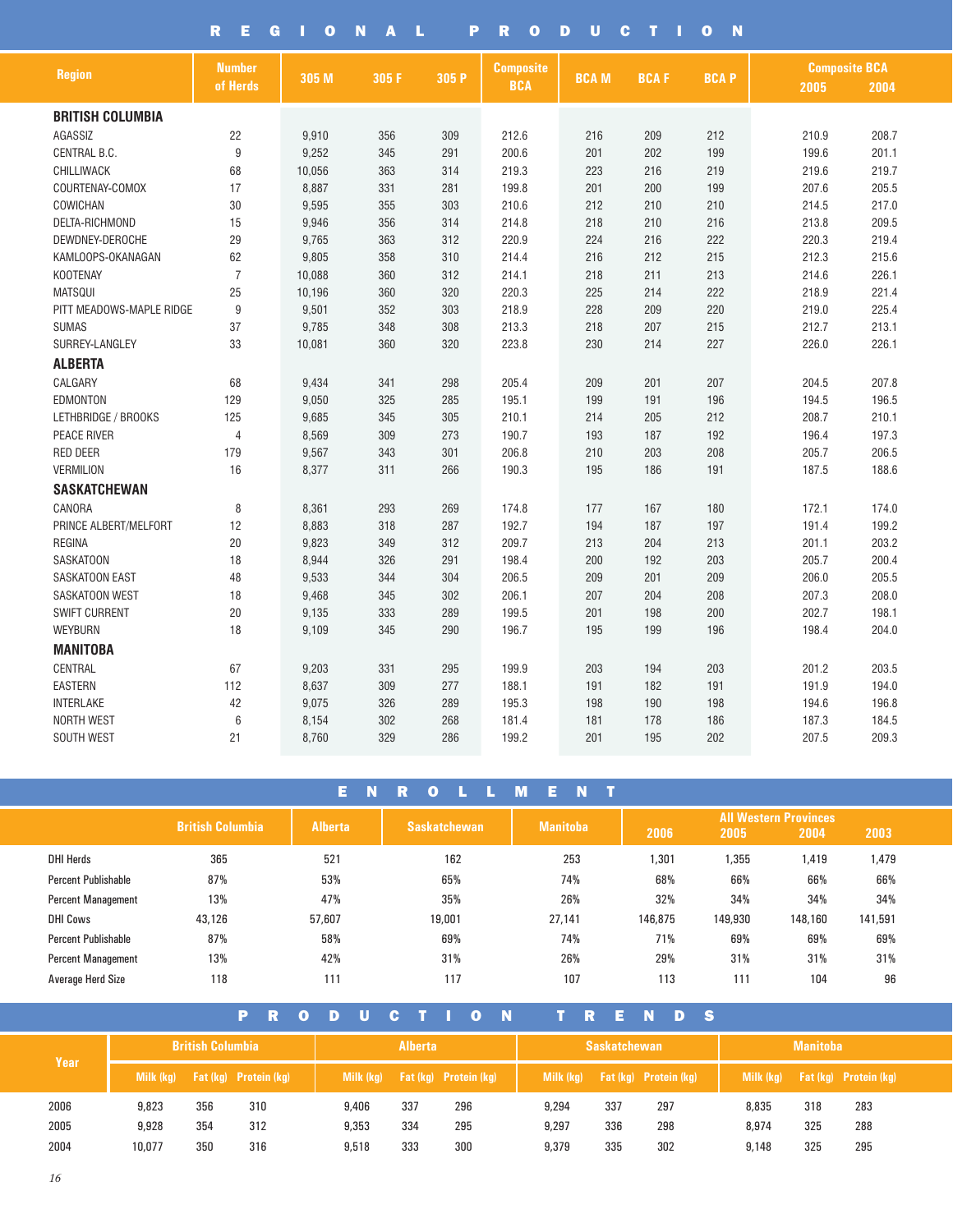| ì<br>ļ                                                    | Nuaran<br>$\frac{1}{2}$<br>2006 Herd |
|-----------------------------------------------------------|--------------------------------------|
| Rar<br>1<br>Contri                                        | s<br>P<br>I<br>based on $2$          |
| $\frac{1}{2}$<br>֧֧֪֧֧֚֬֓֓֓֓֓֓֓֓֓֓֓֓֓֓֓֓֓֓֓֓֡֬֓֓֓֓֡֬֓֓֓֓֓ | l Herd                               |
| I haananana I                                             | Janada DH                            |
| COOC                                                      | <b>Contained</b>                     |

*Max 50th Percentile 75th Percentile 25th Percentile* 50th Percentile 75th Percentile  $\begin{array}{c}\n\text{TOP HERD}\n\\
\text{Max} \n\end{array}$ **TOP HERD** How Percentiles Work How Percentiles Work

25th Percentile

If all the herds (animals could be substituted for herds) were arranged in order from lowest to highest, the75th percentile would be the value<br>of the herd that is better than 75% of all the other herds. The 99th percentile If all the herds (animals could be substituted for herds) were arranged in order from lowest to highest, the75th percentile would be the value of the herd that is better than 75% of all the other herds. The 99th percentile is that which is better than 99% of all the other herds.

|                                                                        |           |            | <b>British Columbia</b> |       |                     | <b>Alberta</b> |                       |                  |       | <b>Saskatchewan</b> |                           |       |                  | <b>Manitoba</b> |                           |       |
|------------------------------------------------------------------------|-----------|------------|-------------------------|-------|---------------------|----------------|-----------------------|------------------|-------|---------------------|---------------------------|-------|------------------|-----------------|---------------------------|-------|
| $\bullet$<br>ъ,<br>Ξ<br>S<br>$\overline{\mathbf{c}}$<br>$\bullet$<br>Σ | 25th      | 50th       | PERCENTILE<br>75th      | 90th  | w,<br>ä,<br>25th    | R C<br>50th    | ENTILE<br><b>75th</b> | 90 <sup>th</sup> | 25th  | PERC<br>50th        | щ<br>ENTIL<br><b>75th</b> | 90th  | ä,<br>25th       | $E R C$<br>50th | ш<br>ENTIL<br><b>75th</b> | 90th  |
| Number of Cows                                                         | 65        | 54         | 138                     | 216   | 69                  | 56             | 130                   | 184              | 64    | 96                  | 136                       | 219   | 55               | 82              | 117                       | 197   |
| Management Milk (kgs)                                                  | 31.0      | 33.2       | 35.1                    | 36.7  | 30.1                | 32.7           | 34.8                  | 36.6             | 30.2  | 32.1                | 34.1                      | 36.2  | 27.8             | 30.1            | 33.0                      | 36.1  |
| Annual Milk Value (\$)                                                 | 5,546     | 5,973      | 6,374                   | 6,775 | 5,055               | 5,734          | 6,199                 | 6,616            | 5,063 | 5,573               | 5,989                     | 6,417 | 4,582            | 5,164           | 5,818                     | 6,300 |
| Udder Health (Linear Score)                                            | 2.2       | $\ddot{0}$ | 1.6                     | 1.4   | 2.7                 | 2.5            | 2.2                   | 1.9              | 2.9   | 2.6                 | 2.3                       | 2.0   | $3.\overline{3}$ | 2.9             | 2.6                       | 2.3   |
| Age at 1st Calving(y-ddd)                                              | $2 - 111$ | 2-073      | 2-044                   | 2-022 | 9<br>$2-11$         | 2-071          | 2.039                 | 2-013            | 2.151 | 2.099               | 2-061                     | 2.025 | $2 - 180$        | 2.122           | 2.076                     | 2-048 |
| Calving Interval (months)                                              | 14.7      | 14.0       | 13.6                    | 13.1  | ِ<br>$\overline{4}$ | 13.8           | 13.2                  | 12.8             | 14.9  | 14.2                | 13.5                      | 13.0  | 15.6             | 14.7            | 13.9                      | 13.3  |
| $%$ of herd in $3 +$ Lactation                                         | 30.6      | 34.5       | 40.1                    | 45.2  | بما<br>32.          | 37.6           | 42.8                  | 48.8             | 33.1  | 38.4                | 44.3                      | 49.7  | 31.7             | 37.0            | 43.0                      | 48.0  |
| Efficiency (% of herd in milk)                                         | 82.4      | 85.1       | 87.3                    | 88.9  | 77.7                | 82.4           | 85.3                  | 87.7             | 77.9  | $\frac{81.6}{ }$    | 84.7                      | 87.2  | 75.2             | 81.5            | 85.6                      | 88.1  |
| Turnover (% of herd removed)                                           | 47.8      | 39.7       | 33.0                    | 27.0  | G<br>$48$ .         | 39.8           | 32.8                  | 25.7             | 46.3  | 39.9                | 32.1                      | 23.2  | 45.1             | 35.7            | 28.3                      | 19.3  |
| Days Dry                                                               | 83        | 73         | 54                      | 58    | $\frac{8}{3}$       | 82             | $\overline{7}$        | 63               | 104   | 86                  | 72                        | 54    | 119              | 90              | 73                        | 65    |
| Days to 1st Breeding                                                   | 108       | 96         | 86                      | 79    | 101                 | 88             | 78                    | $\overline{70}$  | 111   | 86                  | 83                        | 75    | 114              | 99              | 83                        | 74    |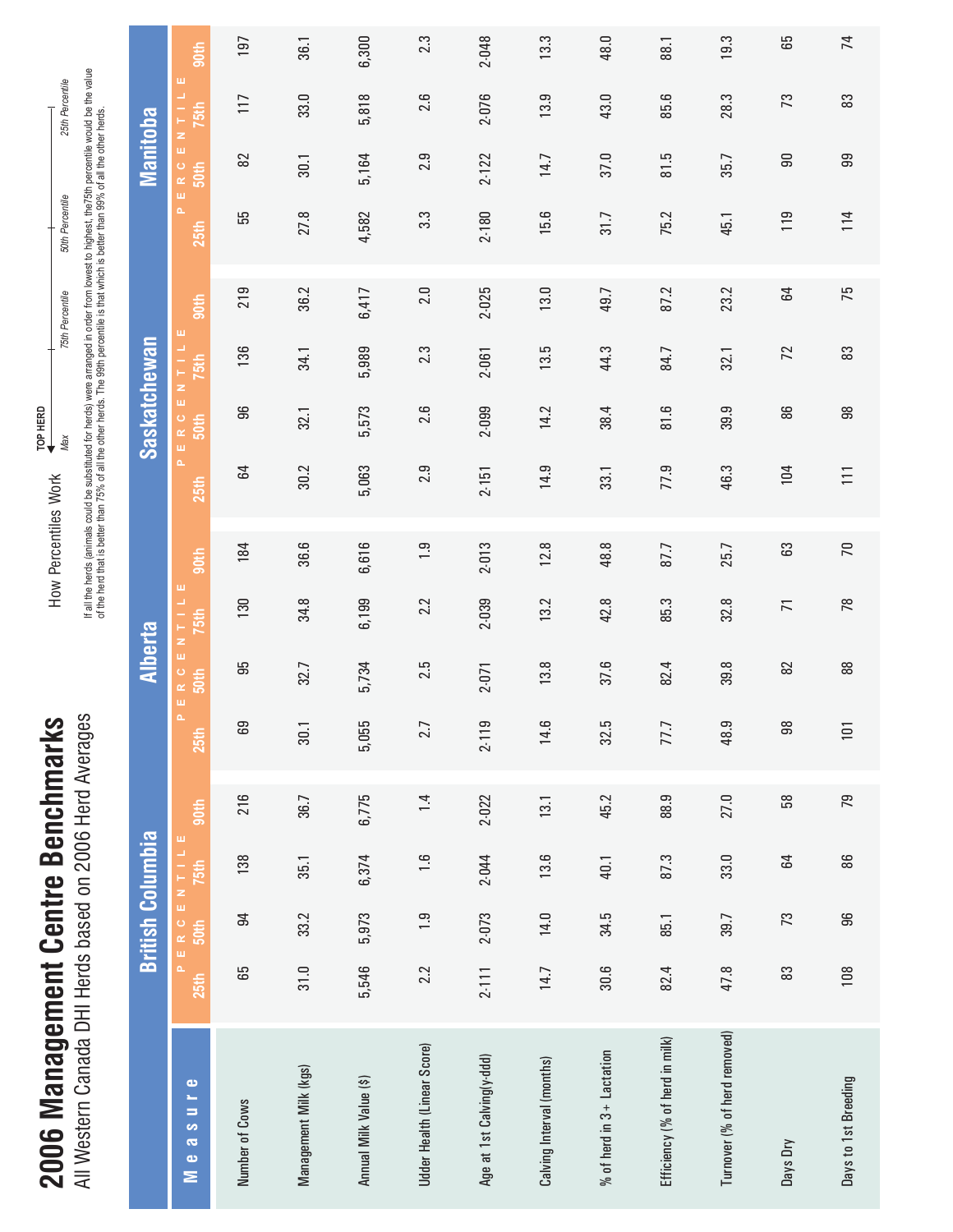## Van Jaarsveld Holding, Duncan, BC

Ron Van Jaarsveld stresses herd health in managing his 140-head herd of Holsteins near Duncan, B.C. with particular attention paid to fresh cows. He keeps them in the calving boxstall for a week or two so they are fully recovered and strong enough to hold their own when they're reintroduced to the free-stall barn and the rest of the milking cows.

That 's where it all starts, Ron says. He pays close attention to all of his cows. I'm in there every day, watching my cows, knowing my cows. That's basically it.

He does the milking with help from Bryan Murphy, and says that's another important aspect in his approach to herd management. Like Ron, Bryan is a stickler for detail, Ron said. They have steadily moved up in the provincial ranking for Herd Management Score from 12th to sixth and this year third.

Cow comfort is important, so they scrape the stalls - there are 80 for about 70 milking cows five times a day. Ron's father, Gerry, does the final scrape-down at 10 PM because he lives at the farm and Ron and his wife, Susan, and their two daughters, ages 18 and 20, live two miles away.

He grows corn silage, grass silage and hay on 100 acres he owns and 50 he rents, and feeds the cows hay after milking followed by equal amounts of the two silages. Grain and supplements are fed in the milking parlour.

Somatic cell counts, butterfat and protein production are the three DHI items that draw his closest attention.

There 's nothing really fancy here, says Ron. Just paying attention to the cows. Left to Right: Ron, Susan and Gerry Van Jaarsveld



### BRITISH COLUMBIA HER D MANAGEMENT SCORE

| <b>Rank</b>    | <b>Farm Name</b>                      | <b>Herd Owner</b>                      | <b>City</b>          | <b>Total Score</b> | <b>Herd Size</b> | <b>Breed</b>   | <b>Region</b>         |
|----------------|---------------------------------------|----------------------------------------|----------------------|--------------------|------------------|----------------|-----------------------|
|                | <b>E P FARMS LTD</b>                  | <b>J EDGE PARTINGTON</b>               | <b>CRESTON</b>       | 946                | 76               | H <sub>0</sub> | KOOTENAY              |
| $\overline{2}$ | <b>MILKY WAY DAIRY</b>                | <b>FRANK &amp; DEBBIE LES</b>          | <b>CHILLIWACK</b>    | 945                | 67               | H <sub>0</sub> | CHILLIWACK            |
| 3              | VAN JAARSVELD HOLDINGS LTD            | <b>RON &amp; SUSAN VAN JAARSVELD</b>   | <b>DUNCAN</b>        | 939                | 78               | H <sub>0</sub> | COWICHAN              |
| 4              | <b>PENDRAY FARMS LTD</b>              | <b>DAVE PENDRAY</b>                    | <b>NORTH SAANICH</b> | 911                | 291              | H <sub>0</sub> | COWICHAN              |
| 5              | <b>NEVERIDLE FARMS</b>                | <b>ARTHUR KEULEN</b>                   | DELTA                | 888                | 146              | H <sub>0</sub> | <b>DELTA-RICHMOND</b> |
| 6              | <b>COUNTRY CHARM FARMS LTD</b>        | <b>HUIZING BROTHERS</b>                | <b>MATSQUI</b>       | 883                | 207              | H <sub>0</sub> | <b>MATSQUI</b>        |
| $\overline{7}$ | <b>ROBERT DALE</b>                    |                                        | <b>MISSION</b>       | 881                | 93               | <b>JE</b>      | DEWDNEY-DEROCHE       |
| 8              | <b>VAN GARD FARMS LTD</b>             | <b>JIM VAN GARDEREN</b>                | CHILLIWACK           | 880                | 66               | H <sub>0</sub> | CHILLIWACK            |
| 9              | <b>JASON &amp; JENNIFER PRETTY</b>    |                                        | GRINDROD             | 879                | 43               | H <sub>0</sub> | KAMLOOPS-OKANAGAN     |
| 10             | <b>WIKKSVIEW FARM LTD</b>             | <b>FRED WIKKERINK</b>                  | <b>COBBLE HILL</b>   | 877                | 69               | H <sub>0</sub> | COWICHAN              |
| 11             | <b>VALEDOORN FARMS INC</b>            | TOM & JOHN HOOGENDORN                  | <b>AGASSIZ</b>       | 871                | 185              | H <sub>0</sub> | <b>AGASSIZ</b>        |
| 12             | <b>KNOPP'S DAIRY FARM</b>             | <b>GARY &amp; JAKOB KNOPP</b>          | COURTENAY            | 866                | 126              | H <sub>0</sub> | COURTENAY-COMOX       |
| 13             | SER-VAN-TE-FARM                       | <b>ONECO WELDING LTD</b>               | COURTENAY            | 866                | 44               | H <sub>0</sub> | COURTENAY-COMOX       |
| 14             | <b>MEADOW GOLD FARMS</b>              | <b>ERNEST &amp; SIG BIRKHOLZ</b>       | CHILLIWACK           | 863                | 192              | H <sub>0</sub> | CHILLIWACK            |
| 15             | UBC DAIRY EDUCATION & RESOURCE CENTRE | <b>NELSON DINN</b>                     | AGASSIZ              | 860                | 271              | H <sub>0</sub> | AGASSIZ               |
| 16             | <b>SUNNY WAY FARM LTD</b>             |                                        | ARMSTRONG            | 856                | 96               | H <sub>0</sub> | KAMLOOPS-OKANAGAN     |
| 17             | <b>CONLEY FARMS LTD</b>               | <b>TONY VERHOEVEN</b>                  | <b>MISSION</b>       | 855                | 143              | H <sub>0</sub> | DEWDNEY-DEROCHE       |
| 18             | <b>WILLIAM WIKKERINK FARMS</b>        | <b>J WIKKERINK</b>                     | <b>COBBLE HILL</b>   | 855                | 141              | H <sub>0</sub> | COWICHAN              |
| 19             | <b>BOMI FARMS LTD</b>                 | <b>BOUWE, RENE &amp; MIEKE MIEDEMA</b> | <b>ENDERBY</b>       | 854                | 97               | H <sub>0</sub> | KAMLOOPS-OKANAGAN     |
| 20             | JOHN HYLKEMA                          |                                        | CHILLIWACK           | 843                | 139              | H <sub>0</sub> | CHILLIWACK            |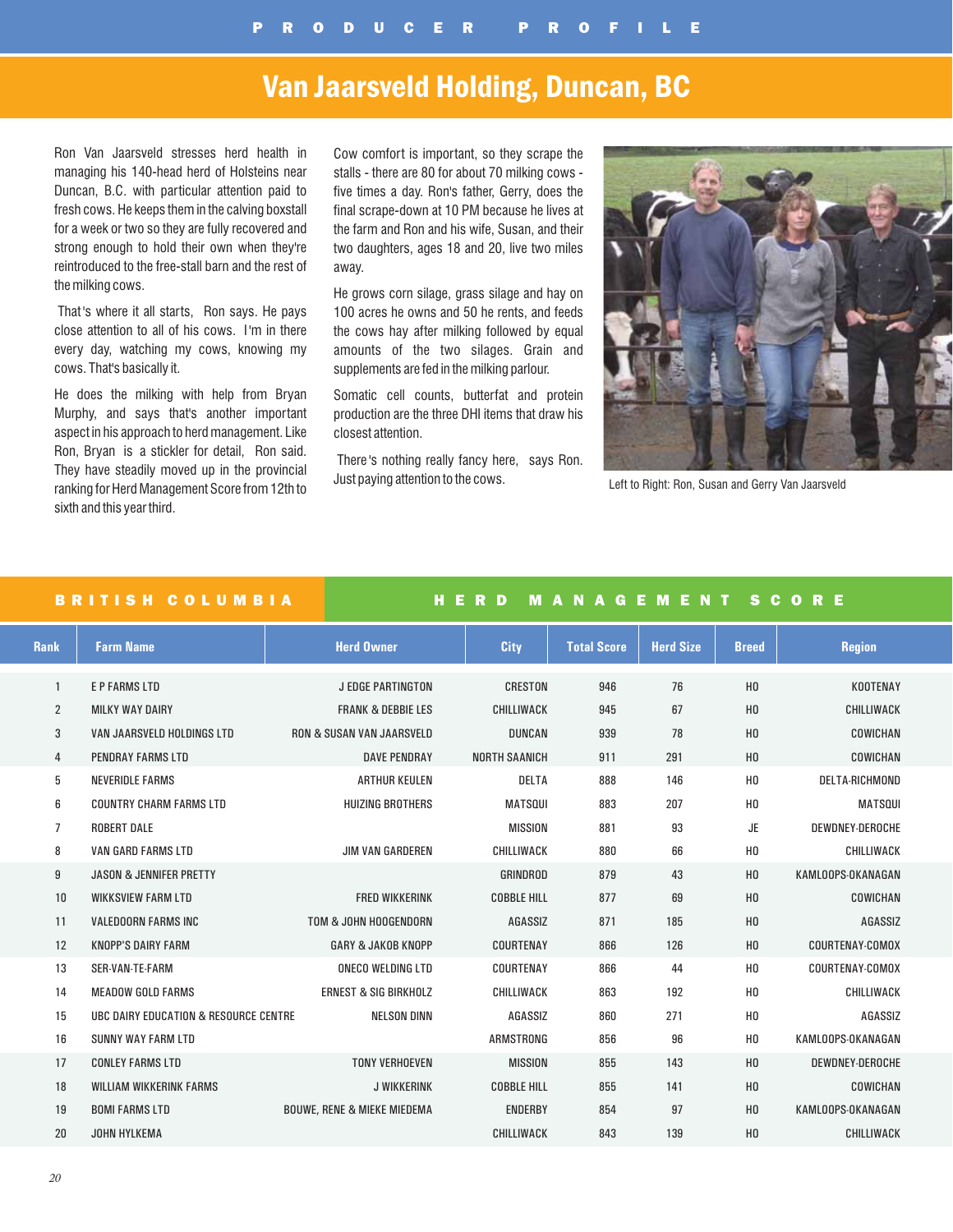# New Elm Spring Colony, Magrath, AB

Jason Entz, dairyman for the New Elm Spring Colony near Magrath, Alberta, led the team here to second place in Alberta for Herd Management Score this year. He says everything begins with top-quality forages and nutrition that get cows ruminating properly.

Their basics are dry hay and barley silage. They use a TMR system to ensure that cows get a balanced blend of grain and supplements. The colony both prepares and buys forages for the herd of 65 milking cows, all of them purebred Holsteins.

I pay a lot of attention to the close-up dry cows and fresh cows, Jason said. It 's like a plane taking off. If you don't get things right, they'll crash with acidosis, ketosis and displaced abomasums.

Jason has led the dairy team for about five years, taking over from his father, Josh, who continues to work with the herd, mainly as a milker. Jason handles the feeding and manages reproduction, which features natural matings with three bulls, one for the heifers, two for the cows. Other colony members are assigned to help with chores, such as cleaning stables, on a six-month rotating basis.

Veterinarian Dr. Chris Dunn uses Dairy Comp 305 to prepare reports from DHI records which are a really big help in forecasting, in predicting, so we can keep on top of things, Jason said. They go over the reports closely and adjust management to address emerging issues. One set of DHI data that Jason checks closely is somatic cell counts.

We've been on DHI for 20 years. My dad started, and we wouldn't be without it, Jason said. Left to Right: Karl, Josh and Jason Entz



|                | <b>ALBERTA</b>                |                                   | HERD                 | <b>MANAGEMENT</b>  |                  | <b>SCORE</b>   |                   |  |  |  |
|----------------|-------------------------------|-----------------------------------|----------------------|--------------------|------------------|----------------|-------------------|--|--|--|
| <b>Rank</b>    | <b>Farm Name</b>              | <b>Herd Owner</b>                 | <b>City</b>          | <b>Total Score</b> | <b>Herd Size</b> | <b>Breed</b>   | <b>Region</b>     |  |  |  |
| $\mathbf{1}$   | <b>KOOY DAIRY</b>             | <b>DELBERT KOOY</b>               | <b>LETHBRIDGE</b>    | 958                | 77               | H <sub>0</sub> | LETHBRIDGE-BROOKS |  |  |  |
| $\overline{2}$ | <b>NEW ELM SPRING COLONY</b>  | <b>JASON ENTZ</b>                 | <b>MAGRATH</b>       | 938                | 77               | H <sub>0</sub> | LETHBRIDGE-BROOKS |  |  |  |
| 3              | <b>HARMEN LEUSINK</b>         |                                   | <b>PICTURE BUTTE</b> | 935                | 99               | H <sub>0</sub> | LETHBRIDGE-BROOKS |  |  |  |
| 4              | PRAIRIEHOME COLONY            | <b>JONATHAN WALDNER</b>           | <b>WRENTHEM</b>      | 928                | 111              | H <sub>0</sub> | LETHBRIDGE-BROOKS |  |  |  |
| 5              | <b>EARNEWALD HOLSTEINS</b>    | <b>BRAM &amp; INEKE DE JONG</b>   | LACOMBE              | 923                | 153              | H <sub>0</sub> | <b>RED DEER</b>   |  |  |  |
| 6              | <b>ROSEGLEN COLONY</b>        | <b>RUEBEN ENTZ</b>                | <b>HILDA</b>         | 916                | 95               | HO             | LETHBRIDGE-BROOKS |  |  |  |
| 7              | ASPENRIDGE FARMS LTD          | <b>DICK &amp; STEVE TENHOVE</b>   | <b>BLACKFALDS</b>    | 910                | 46               | H <sub>0</sub> | <b>RED DEER</b>   |  |  |  |
| 8              | <b>NIELSEN FARMS LTD</b>      |                                   | LACOMBE              | 899                | 162              | H <sub>0</sub> | <b>RED DEER</b>   |  |  |  |
| 9              | <b>BRANDO HOLSTEINS</b>       | <b>WIM &amp; SYLVIA SCHAKEL</b>   | LACOMBE              | 895                | 170              | H <sub>0</sub> | <b>RED DEER</b>   |  |  |  |
| 10             | <b>HOUWELING FARMS LTD</b>    | PETE HOUWELING                    | COALDALE             | 894                | 189              | H <sub>0</sub> | LETHBRIDGE-BROOKS |  |  |  |
| 11             | ARIE & DINEKE PHILIPSEN       |                                   | LACOMBE              | 892                | 254              | H <sub>0</sub> | LETHBRIDGE-BROOKS |  |  |  |
| 12             | ANDRINGA DAIRY                | <b>JOGCHUM ANDRINGA</b>           | <b>ECKVILLE</b>      | 891                | 155              | H <sub>0</sub> | <b>RED DEER</b>   |  |  |  |
| 13             | TEN BRUMMELHUIS DAIRY         | ALFONS & WILMA TEN BRUMMELHUIS    | <b>OLDS</b>          | 887                | 83               | H <sub>0</sub> | CALGARY           |  |  |  |
| 14             | <b>EL-SHADDAI DAIRIES INC</b> | <b>HARVEY &amp; GEOFF VOLKMAN</b> | <b>NEW SAREPTA</b>   | 886                | 87               | H <sub>0</sub> | EDMONTON          |  |  |  |
| 15             | <b>CASTOR HUTT BRETHREN</b>   | <b>JOE WIPF</b>                   | CASTOR               | 881                | 115              | H <sub>0</sub> | <b>RED DEER</b>   |  |  |  |
| 16             | <b>VIEWEST FARMS LTD</b>      | <b>EDWARD SAWATZKY</b>            | <b>DIDSBURY</b>      | 881                | 44               | H <sub>0</sub> | CALGARY           |  |  |  |
| 17             | <b>BRITESTONE COLONY</b>      | <b>IKE ENTZ</b>                   | CARBON               | 879                | 89               | H <sub>0</sub> | CALGARY           |  |  |  |
| 18             | <b>BLES-WOLD DAIRY</b>        | <b>HENNIE &amp; TINIE E BOS</b>   | LACOMBE              | 877                | 232              | H <sub>0</sub> | <b>RED DEER</b>   |  |  |  |
| 19             | <b>BUIT DAIRIES LTD</b>       | <b>RUSS &amp; JUDI BUIT</b>       | <b>BENTLEY</b>       | 877                | 57               | H <sub>0</sub> | <b>RED DEER</b>   |  |  |  |
| 20             | <b>EDWARD HOFER</b>           | <b>LEEDALE COLONY</b>             | <b>RIMBEY</b>        | 874                | 46               | H <sub>0</sub> | VERMILION         |  |  |  |
|                |                               |                                   |                      |                    |                  |                |                   |  |  |  |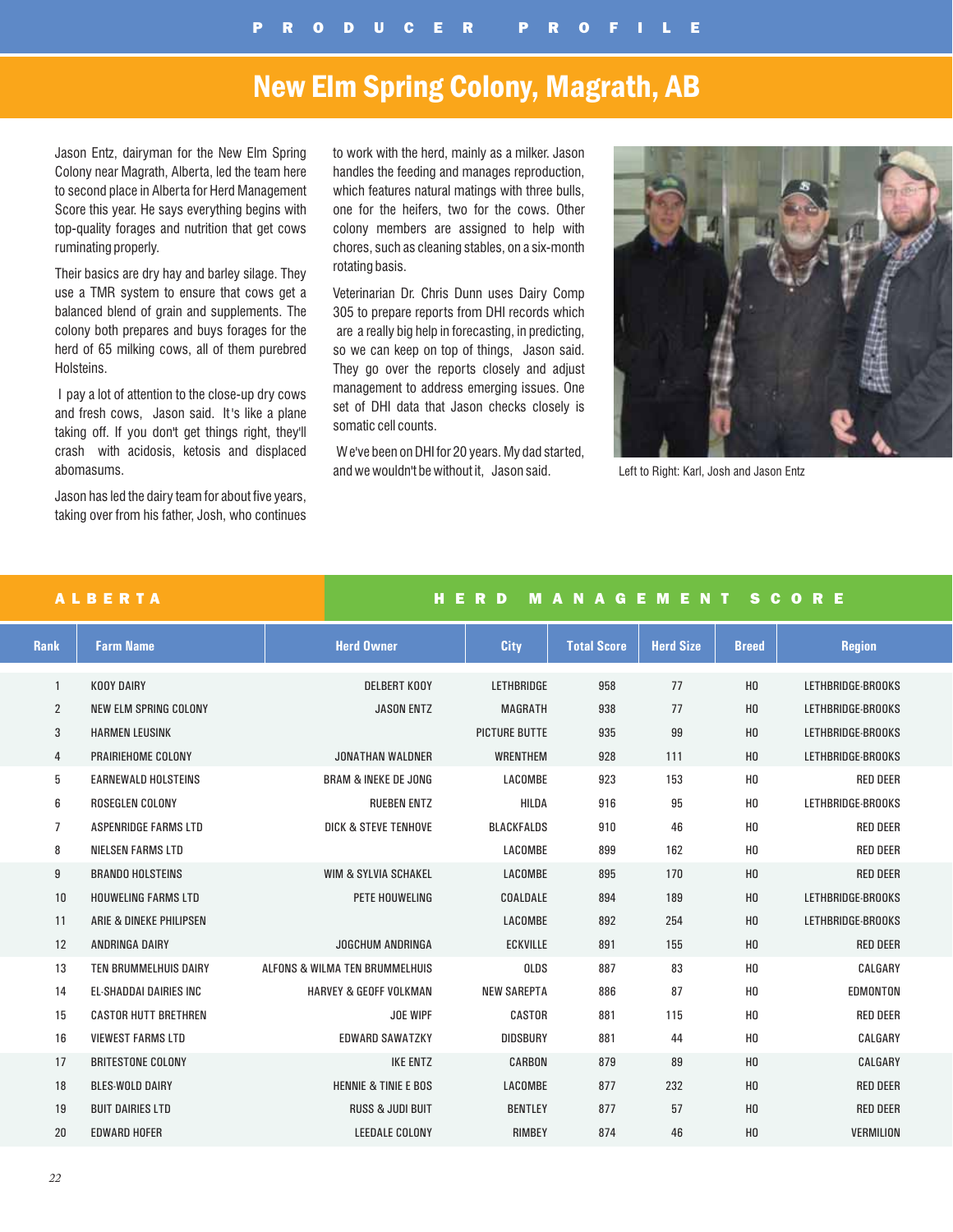# Haven Colony, Fox Valley, SK

Every year since Jake Entz took over in 2001 as lead hand for dairy at the Haven Colony near Fox Valley, Saskatchewan, the business has moved up in the rankings for Herd Management Score. This year it was first in Saskatchewan.

I don't know how a person would manage without it, he says of DHI. He pays particular attention to somatic cell counts, components, calving intervals and BCAs for the herd of 70 to 72 milking cows, all registered Holsteins. Milk production for 305-day lactations averaged 10,473 kilograms and the herd BCA averages were 240-228-242.

There are two top-quality bulls in the herd for natural matings and Jake says the colony has been able to sell a lot of heifers and cows. I never sell anything I wouldn't want for myself, he says, adding that the policy builds customer loyalty.

Cow comfort is important, especially for heifers and fresh cows that are kept separate from the milking herd for 35 to 40 days so they get a good start without getting pushed around by the herd's bullies in the free stall barn.

The barn was built in 1995 and is big enough for 90, so all of the cows have plenty of room and stall choices.

Jake's wife, Barbara, cleans the barn and 10-year-old Thomas has been helping for five years, joined now by three sisters. The youngest is seven. A nephew, George, is also a regular helper.

Colony president Paul Entz provides help, especially for peak demand times in the summer and in winter as needed, Jake said.

Now the next challenge for Haven Colony is to hold the top spot for Herd Management Score for Saskatchewan.



Left to Right: Jake, Barbara and Thomas Entz along with Nephew George

### SASKATCHEWAN HERD MANAGEMENT SCORE

| <b>Rank</b>    | <b>Farm Name</b>                       | <b>Herd Owner</b>                   | <b>City</b>          | <b>Total Score</b> | <b>Herd Size</b> | <b>Breed</b>   | <b>Region</b>         |
|----------------|----------------------------------------|-------------------------------------|----------------------|--------------------|------------------|----------------|-----------------------|
| 1              | <b>HAVEN COLONY</b>                    | <b>JAKE ENTZ</b>                    | <b>FOX VALLEY</b>    | 894                | 81               | H <sub>0</sub> | <b>SWIFT CURRENT</b>  |
| $\overline{2}$ | PRAIRIE DIAMOND FARM                   | <b>HARLEY STRUDWICK</b>             | <b>BALGONIE</b>      | 893                | 72               | H <sub>0</sub> | REGINA                |
| 3              | <b>SCHULTZ FAMILY FARM</b>             | ALVIN & MITCH SCHULTZ               | <b>DALMENY</b>       | 872                | 123              | H <sub>0</sub> | <b>SASKATOON EAST</b> |
| 4              | DEPARTMENT OF ANIMAL & POULTRY SCIENCE |                                     | SASKATOON            | 853                | 64               | H <sub>0</sub> | <b>SASKATOON EAST</b> |
| 5              | PENNANT COLONY                         | <b>DAN WIPF</b>                     | <b>PENNANT</b>       | 849                | 93               | H <sub>0</sub> | <b>SWIFT CURRENT</b>  |
| 6              | <b>SPRINGLAKE COLONY</b>               | <b>SAMUEL HOFER</b>                 | <b>SWIFT CURRENT</b> | 845                | 92               | H <sub>0</sub> | <b>SWIFT CURRENT</b>  |
| 7              | <b>KAWARTHA HOLSTEINS</b>              | DAVE & MELISSA MCMORROW             | OSLER                | 840                | 58               | H <sub>0</sub> | <b>SASKATOON</b>      |
| 8              | <b>REGISA HOLSTEINS</b>                | <b>GEORGE &amp; ROSA NIEVERGELT</b> | <b>HEPBURN</b>       | 833                | 71               | H <sub>0</sub> | <b>SASKATOON EAST</b> |
| 9              | <b>EAGLEWOOD HOLDINGS LTD</b>          | <b>EARL &amp; SCOTT WOODSIDE</b>    | <b>ASQUITH</b>       | 831                | 73               | H <sub>0</sub> | <b>SASKATOON WEST</b> |
| 10             | <b>SUNNYSIDE DAIRY</b>                 | <b>BAS &amp; MARTHA FROESE</b>      | SASKATOON            | 824                | 21               | H <sub>0</sub> | <b>SASKATOON</b>      |
| 11             | <b>FOTH VENTURES LTD</b>               | <b>MELVIN FOTH</b>                  | <b>HAGUE</b>         | 822                | 256              | H <sub>0</sub> | <b>SASKATOON EAST</b> |
| 12             | ALLEY HOLSTEINS                        | ALBERT LEYENHORST                   | <b>DALMENY</b>       | 822                | 133              | H <sub>0</sub> | <b>SASKATOON EAST</b> |
| 13             | <b>GLENRIDGE HOLSTEINS</b>             | <b>BRUCE LOVERIDGE</b>              | GRENFELL             | 814                | 62               | H <sub>0</sub> | <b>WEYBURN</b>        |
| 14             | <b>ABBYVIEW FARMS</b>                  | <b>BEN VANDERKOOI</b>               | SASKATOON            | 811                | 452              | H <sub>0</sub> | <b>SASKATOON EAST</b> |
| 15             | <b>RYNVIEW HOLSTEINS</b>               | <b>MICHAEL WESSELINGH</b>           | SASKATOON            | 809                | 58               | H <sub>0</sub> | <b>SASKATOON EAST</b> |
| 16             | <b>JIM ROSS</b>                        |                                     | GRENFELL             | 805                | 203              | H <sub>0</sub> | <b>WEYBURN</b>        |
| 17             | <b>ELKREST FARMS</b>                   | <b>BRAD JASON TREVOR KORNELIUS</b>  | <b>OSLER</b>         | 804                | 504              | H <sub>0</sub> | <b>SASKATOON EAST</b> |
| 18             | <b>CYPRESS COLONY</b>                  | <b>WALTER ENTZ</b>                  | <b>MAPLE CREEK</b>   | 797                | 83               | H <sub>0</sub> | <b>SWIFT CURRENT</b>  |
| 19             | <b>HIGSIDE DAIRY</b>                   | <b>LESTER &amp; JAKE SAWATZKY</b>   | <b>HAGUE</b>         | 788                | 204              | H <sub>0</sub> | <b>SASKATOON EAST</b> |
| 20             | SMILEY HUTTERITE COLONY                | <b>LEONARD KLEINSASSER</b>          | <b>SMILEY</b>        | 788                | 57               | H <sub>0</sub> | <b>SASKATOON WEST</b> |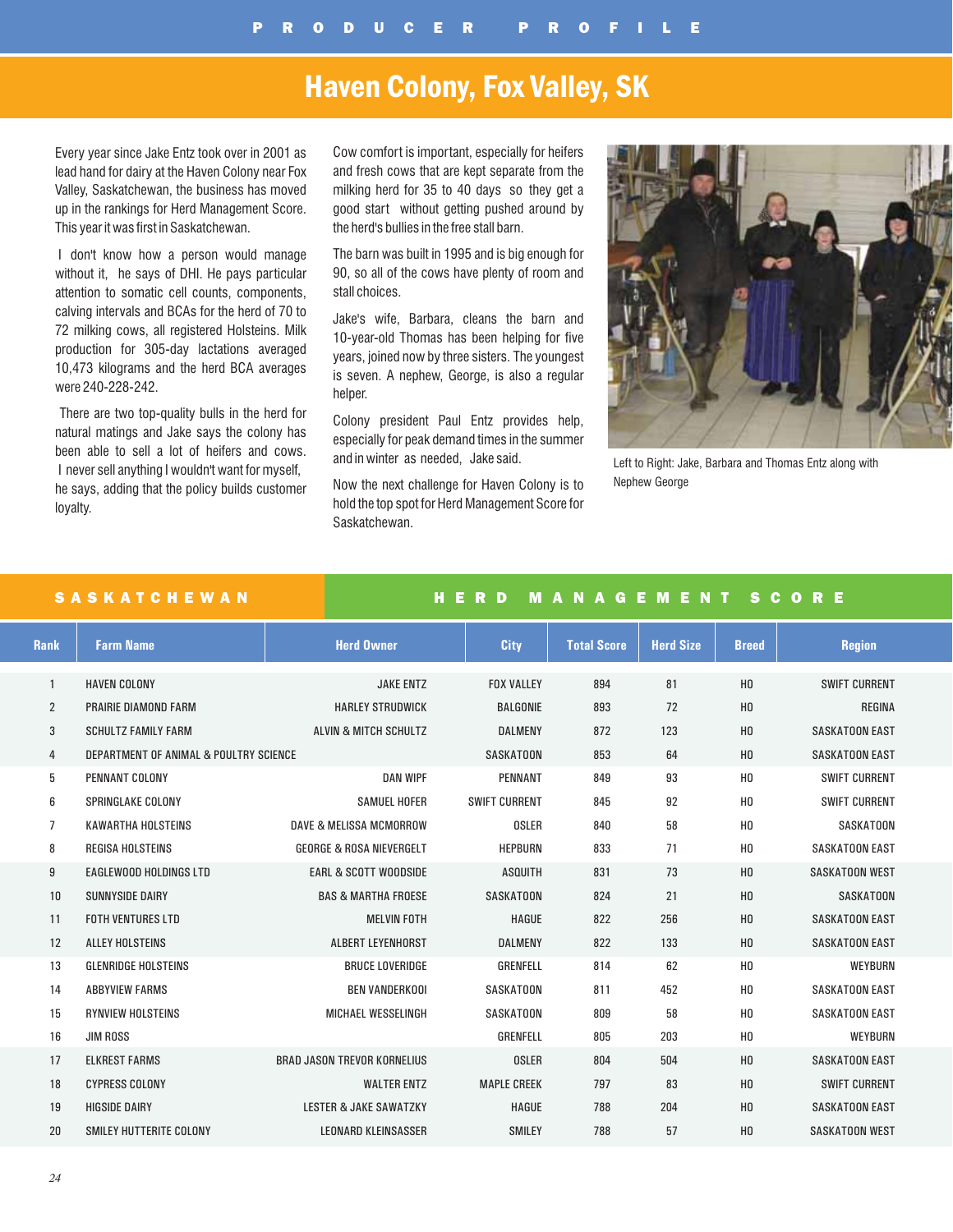## Jubema Holsteins, Tolstoi, MB

We're doing what we like, and that helps a lot. Beerd and Justina Hop say of and their family who are all involved in farming.

This year their Jubema Holsteins farm at Tolstoi, Manitoba, ranked third in the province for Herd Management Score; last year it was second. And for many years the herd was tops in the province for milk production per cow.

Beerd says his main focus is on production per cow, meaning kilograms of butterfat and protein. There are lots of factors involved in achieving that goal, starting with cow comfort. He runs the free-stall barn about 10 per cent below capacity, has water troughs and pass-throughs every 50 feet and more than the recommended number of electronicallycontrolled grain-feeding stations to minimize walking distances.

The cows rest on rubber-filled mattresses and shavings that are renewed every second day. The stalls are scraped every morning and evening. And when it comes to nutrition, the aim is a healthy stomach in the cow. I do anything I can to help her.

Grass silage is the mainstay because Beerd believes alfalfa tends to move too rapidly through the digestive system. Grass slows it down for better digestion of the grain.

He studies his DHI data most closely for butterfat, protein and somatic cell counts. While he does look at BCAs and how his herd compares with provincial averages, those don't make me any money.

Their oldest son, Marinus, is 22 and studying animal production at Lakeland College at Vermilion. Their second son, A.J., is 21, is employed full-time at Emerson Milling and is setting up his own beef farm. Their daughter, Rena, is 19 and in the agriculture diploma program at the University of Manitoba. Justina is involved in Farm Safety 4 Just Kids and in Women's Institute. We're all doing what we like to do, and that's farming, says Beerd.



Left to Right: Beerd, A.J., Rena, Marinus and Justina Hop

|                | <b>MANITOBA</b>                 |                                        | Æ.<br>R D<br>н    | <b>M</b>           | <b>ANAGEMENT</b> |                | <b>SCORE</b>      |
|----------------|---------------------------------|----------------------------------------|-------------------|--------------------|------------------|----------------|-------------------|
| <b>Rank</b>    | <b>Farm Name</b>                | <b>Herd Owner</b>                      | <b>City</b>       | <b>Total Score</b> | <b>Herd Size</b> | <b>Breed</b>   | <b>Region</b>     |
| $\mathbf{1}$   | VANDEL HOLSTEINSL VANDENBOSSCHE |                                        | <b>BRUXELLES</b>  | 880                | 51               | H <sub>0</sub> | <b>CENTRAL</b>    |
| 2              | <b>COLUMBINE HOLSTEINS</b>      | <b>JACOB &amp; ANNITA BENTHEM</b>      | <b>ELM CREEK</b>  | 868                | 77               | H <sub>0</sub> | CENTRAL           |
| 3              | <b>JUBEMA HOLSTEINS</b>         | <b>BEERD HOP &amp; FAMILY</b>          | <b>TOLSTOI</b>    | 815                | 83               | H <sub>0</sub> | <b>EASTERN</b>    |
| 4              | <b>SWISS DREAM FARM</b>         |                                        | WAWANESA          | 789                | 77               | <b>BS</b>      | <b>SOUTH WEST</b> |
| 5              | <b>SPRINGMEADOW FARM</b>        | <b>LAURENT &amp; CORINNE FAILLETAZ</b> | LIBAU             | 781                | 55               | H <sub>0</sub> | INTERLAKE         |
| 6              | <b>COTTONWOOD HOLSTEINS</b>     | EDWOOD, GWEN & BRENT OSWALD            | <b>STEINBACH</b>  | 779                | 107              | H <sub>0</sub> | <b>EASTERN</b>    |
| $\overline{7}$ | <b>C&amp;D FARMS</b>            | <b>CORNIE PENNER</b>                   | <b>ALTONA</b>     | 779                | 61               | H <sub>0</sub> | <b>CENTRAL</b>    |
| 8              | <b>HANMAR HOLSTEINS</b>         | <b>HANS &amp; MARIANN BUCHELI</b>      | ANOLA             | 778                | 63               | H <sub>0</sub> | <b>EASTERN</b>    |
| 9              | <b>GEECEE</b>                   | <b>GUY &amp; CLAUDE FOREST</b>         | <b>ST MALO</b>    | 776                | 55               | H <sub>0</sub> | <b>EASTERN</b>    |
| 10             | <b>DONFIELD FARMS</b>           | <b>GARRY DONOHOE</b>                   | <b>BRANDON</b>    | 772                | 87               | H <sub>0</sub> | <b>SOUTH WEST</b> |
| 11             | <b>SNOWFLAKE JERSEYS</b>        | <b>GRANT DIDKOWSKI</b>                 | SNOWFLAKE         | 772                | 54               | <b>JE</b>      | <b>CENTRAL</b>    |
| 12             | <b>READORE FARMS</b>            | <b>RHEAL SIMON</b>                     | <b>NOTRE DAME</b> | 762                | 98               | H <sub>0</sub> | CENTRAL           |
| 13             | <b>OPTIMIST HOLSTEINS</b>       | HANS GORTER & NELLEKE VANDERVLIET      | <b>OTTERBURNE</b> | 759                | 175              | H <sub>0</sub> | <b>EASTERN</b>    |
| 14             | FIFI HOLSTEINS                  | <b>GABRIEL FIFI</b>                    | <b>BRUXELLES</b>  | 755                | 26               | H <sub>0</sub> | <b>CENTRAL</b>    |
| 15             | <b>ROCKY RIDGE DAIRY</b>        | <b>HOTZE &amp; PIETJE WOUDSTRA</b>     | <b>GRUNTHAL</b>   | 751                | 137              | H <sub>0</sub> | <b>EASTERN</b>    |
| 16             | AIRPORT COLONY                  | <b>LEVI HOFER</b>                      | PORTAGE           | 750                | 76               | H <sub>0</sub> | <b>CENTRAL</b>    |
| 17             | <b>LAINGSPRING FARM</b>         | <b>RAY &amp; BERTHA LAING</b>          | <b>STEINBACH</b>  | 747                | 137              | H <sub>0</sub> | <b>EASTERN</b>    |
| 18             | <b>INGANESS DAIRY FARM</b>      | <b>ROBERT MOWATT &amp; SONS</b>        | <b>BRANDON</b>    | 739                | 85               | H <sub>0</sub> | <b>SOUTH WEST</b> |
| 19             | <b>FOUR OAK FARMS</b>           | <b>ARMIN DUECK</b>                     | KLEEFELD          | 735                | 46               | <b>BS</b>      | <b>EASTERN</b>    |
| 20             | <b>ZACLAND DAIRY</b>            | <b>CONRAD &amp; VAL ZACHARIAS</b>      | <b>WINKLER</b>    | 730                | 46               | H <sub>0</sub> | CENTRAL           |
|                |                                 |                                        |                   |                    |                  |                |                   |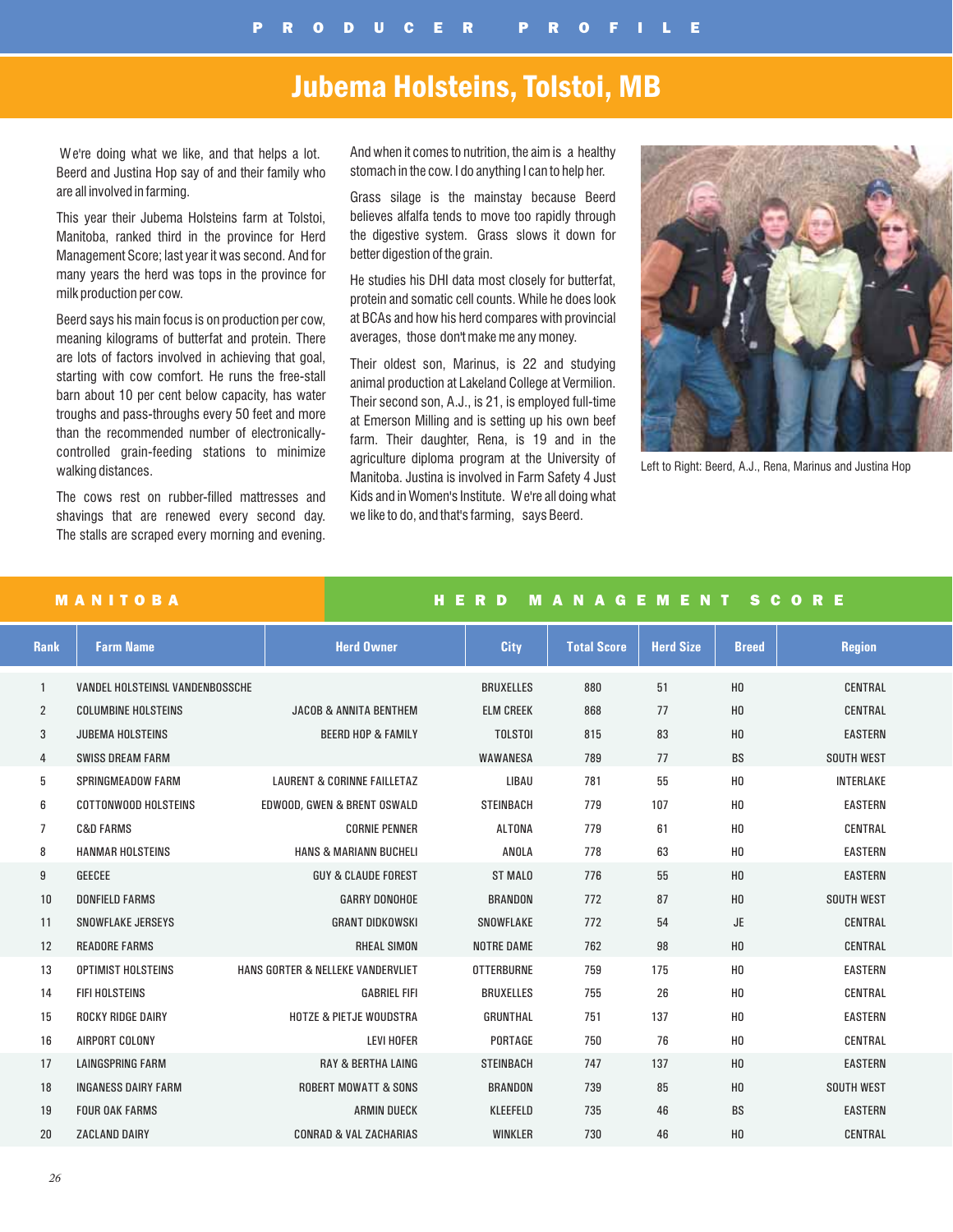### BRITISH COLUMBIA

| <b>Farm</b>                       | <b>Herd Owner</b>                  | City               | <b>Avg BCA</b> | <b>BCAM</b> | <b>BCAF</b> | <b>BCAP</b> | <b>Records</b> | <b>Milk kg</b> | <b>Fat kg</b> | <b>Prot kg</b> | <b>Breed</b> |
|-----------------------------------|------------------------------------|--------------------|----------------|-------------|-------------|-------------|----------------|----------------|---------------|----------------|--------------|
| <b>JOHN TAMIS</b>                 |                                    | <b>SURREY</b>      | 281.7          | 294         | 264         | 287         | 52             | 12,473         | 433           | 392            | H.G          |
| <b>MEADOW GOLD FARMS</b>          | <b>ERNEST &amp; SIG BIRKHOLZ</b>   | <b>CHILLIWACK</b>  | 276.7          | 295         | 254         | 281         | 151            | $13.245*$      | 422           | 402            | Н            |
| <b>DAVISON FARM</b><br>3          | <b>KEVIN DAVISON</b>               | <b>MAPLE RIDGE</b> | 276.7          | 304         | 241         | 285         | 62             | 7,935          | 340           | 282            | J            |
| LYBA FARMS<br>4                   | <b>LYLE MAMMEL</b>                 | CHILLIWACK         | 270.3          | 281         | 247         | 283         | 35             | 11,949         | 392           | 383            | Н            |
| <b>TRIWEST FARMS</b><br>5         | <b>VIC &amp; TERRY TRIEMSTRA</b>   | <b>CHILLIWACK</b>  | 268.7          | 279         | 264         | 263         | 94             | $12.811*$      | 451           | 384            | Н            |
| <b>MILKY WAY DAIRY</b><br>6       | <b>FRANK &amp; DEBBIE LES</b>      | <b>CHILLIWACK</b>  | 262.7          | 265         | 265         | 258         | 56             | 11,751         | 436           | 363            | Н            |
| JOHN HYLKEMA<br>7                 |                                    | CHILLIWACK         | 260.3          | 265         | 257         | 259         | 103            | 11,981         | 435           | 374            | Η            |
| <b>HESDON HOLSTEINS</b><br>8      | <b>JIM &amp; MARYANN HESSELS</b>   | <b>DELTA</b>       | 257.7          | 262         | 247         | 264         | 42             | 12,281         | 432           | 394            | H            |
| ST CHRISTOPHER<br>9               | ALLAN & RANDELL DE JONG            | <b>SURREY</b>      | 255.7          | 275         | 222         | 270         | 137            | 12,445 *       | 372           | 389            | Н            |
| <b>10 BARBROS JERSEY FARM</b>     | <b>TOM BARICHELLO</b>              | LANGLEY            | 254.7          | 272         | 231         | 261         | 36             | 7,850          | 360           | 286            | J            |
| <b>11 TELFORD FARMS</b>           | <b>JAMES TELFORD</b>               | <b>ABBOTSFORD</b>  | 253.3          | 270         | 228         | 262         | 55             | 12,908         | 404           | 396            | Н            |
| <b>12 HAMMINGVIEW FARMS LTD</b>   | YVONNE MURDOCH                     | PITT MEADOWS       | 252.3          | 254         | 251         | 252         | 66             | 11,575         | 424           | 365            | Н            |
| 13 VALTALLINA JERSEYS             | R ANDERLINI DATEMA                 | ALDERGROVE         | 252.0          | 279         | 213         | 264         | 38             | 8,520          | 350           | 305            | J            |
| <b>14 VAN GARD FARMS LTD</b>      | <b>JIM VAN GARDEREN</b>            | <b>CHILLIWACK</b>  | 250.7          | 258         | 234         | 260         | 59             | 11,553         | 391           | 370            | Н            |
| 15 BLOSSOM DAIRY LTD              | <b>VICTOR &amp; BRIAN GOERTZEN</b> | <b>CHILLIWACK</b>  | 249.7          | 239         | 272         | 238         | 70             | 11,238         | 475           | 356            | Н            |
| 16 VALEDOORN FARMS INC            | TOM & JOHN HOOGENDORN              | AGASSIZ            | 249.3          | 250         | 250         | 248         | 158            | 10,994         | 411           | 346            | Н            |
| 17 FRUEH FARM LTD                 | <b>STEVE FRUEH</b>                 | <b>DUNCAN</b>      | 248.3          | 245         | 261         | 239         | 54             | 11,622         | 459           | 360            | H            |
| 18 JASON & JENNIFER PRETTY        |                                    | <b>GRINDROD</b>    | 247.7          | 255         | 242         | 246         | 35             | 11,631         | 427           | 363            | H,J          |
| <b>19 COUNTRY CHARM FARMS LTD</b> | <b>HUIZING BROTHERS</b>            | <b>MATSQUI</b>     | 247.0          | 254         | 236         | 251         | 152            | 11,364         | 391           | 358            | Н            |
| 20 VEDDERVISTA DAIRY LTD          | <b>HANK WINKELAAR</b>              | <b>ABBOTSFORD</b>  | 247.0          | 254         | 237         | 250         | 118            | $11,191*$      | 388           | 351            | Н            |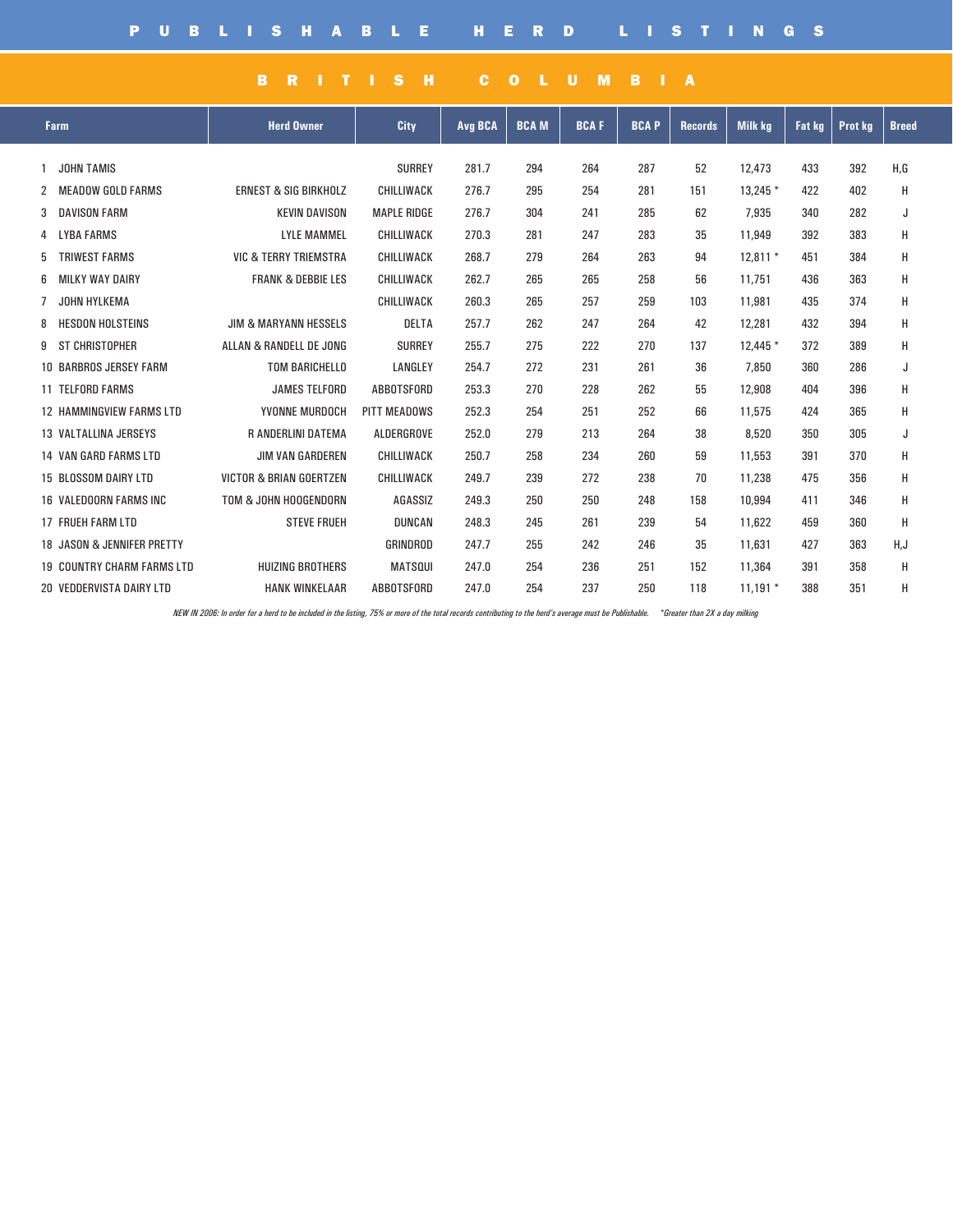|   | <b>Farm</b>                     | <b>Herd Owner</b>                  | City             | <b>Avg BCA</b> | <b>BCAM</b> | <b>BCAF</b> | <b>BCAP</b> | <b>Records</b> | <b>Milk kg</b> | <b>Fat kg</b> | <b>Prot kg</b> | <b>Breed</b> |
|---|---------------------------------|------------------------------------|------------------|----------------|-------------|-------------|-------------|----------------|----------------|---------------|----------------|--------------|
|   | NORTHEND FARM                   | <b>BRODIE &amp; BRENDA CUPPLES</b> | THORSBY          | 274.3          | 289         | 253         | 281         | 14             | 8,343          | 298           | 266            | M,G          |
|   | 2 RINSMA HOLSTEINS              | <b>GEERT RINSMA</b>                | <b>OLDS</b>      | 265.3          | 280         | 248         | 268         | 56             | 13,096 *       | 427           | 397            | Н            |
| 3 | WILL & ROB ROMMENS              |                                    | <b>DUCHESS</b>   | 261.7          | 267         | 251         | 267         | 152            | 12,099         | 422           | 385            | Н            |
|   | 4 BUIT DAIRIES LTD              | <b>RUSS &amp; JUDI BUIT</b>        | <b>BENTLEY</b>   | 258.7          | 271         | 247         | 258         | 47             | $12.091*$      | 411           | 367            | H            |
| 5 | ROSELANE HOLSTEINS              |                                    | ROLLYVIEW        | 254.7          | 264         | 244         | 256         | 53             | 12.077         | 414           | 373            | H,B          |
| 6 | TEN BRUMMELHUIS DAIRY           | A & W TEN BRUMMELHUIS              | <b>OLDS</b>      | 254.3          | 264         | 244         | 255         | 68             | $11.900*$      | 407           | 365            | н            |
| 7 | EVERT & JANNETT VAN BENTHEM     |                                    | <b>INNISFAIL</b> | 253.0          | 264         | 242         | 253         | 86             | $11.932*$      | 406           | 363            | Н            |
| 8 | INNISLAKE DAIRY FARM LTD        | <b>ERIC &amp; JOHN IVERSEN</b>     | <b>OLDS</b>      | 253.0          | 261         | 250         | 248         | 67             | 12,211         | 432           | 368            | Н            |
|   | 9 WETOKA FARMS LTD              | <b>ART &amp; EILEEN ROTH</b>       | <b>MILLET</b>    | 252.3          | 263         | 242         | 252         | 60             | 11,944         | 406           | 363            | H            |
|   | 10 H & W ROMMENS FARMS          | <b>H &amp; W ROMMENS</b>           | <b>DUCHESS</b>   | 251.3          | 262         | 237         | 255         | 157            | 11,885         | 400           | 368            | Н            |
|   | <b>11 VANDEN POL DAIRY</b>      | <b>GYS &amp; SILIA VANDEN POL</b>  | COALDALE         | 251.3          | 259         | 238         | 257         | 55             | 11,596         | 395           | 366            | Н            |
|   | <b>12 SYLVANSIDE DAIRY LTD</b>  | SIPKE & MARGREET DIJKSTRA          | PONOKA           | 249.3          | 254         | 242         | 252         | 115            | 11,207         | 397           | 354            | Н            |
|   | <b>13 ROSS LAKE DAIRIES LTD</b> | <b>JOE &amp; NICOLE VERHOEVEN</b>  | <b>STETTLER</b>  | 248.7          | 259         | 237         | 250         | 40             | 11,746         | 400           | 363            | Н            |
|   | <b>14 ANDRINGA DAIRY</b>        | JOGCHUM ANDRINGA                   | <b>ECKVILLE</b>  | 248.3          | 261         | 234         | 250         | 105            | 11,700         | 390           | 358            | Н            |
|   | <b>15 WESTPRIDE FARMS LTD</b>   | DALE & ADAM STANNARD               | <b>RED DEER</b>  | 248.0          | 260         | 237         | 247         | 107            | 11,876 *       | 401           | 359            | Н            |
|   | <b>16 MORSAN DAIRY</b>          | <b>MORRIS THALEN</b>               | PONOKA           | 247.7          | 255         | 243         | 245         | 528            | $11.175*$      | 398           | 343            | H,B,J        |
|   | <b>17 BERTENS HOLSTEINS LTD</b> |                                    | <b>OLDS</b>      | 247.3          | 257         | 232         | 253         | 217            | 11,333         | 379           | 356            | н            |
|   | <b>18 DE LINGE DAIRY FARM</b>   | JOOP GARRETSEN                     | CRANFORD         | 247.3          | 249         | 250         | 243         | 109            | 11,364         | 422           | 351            | H            |
|   | <b>19 APPEL DAIRIES LTD</b>     | <b>JAN &amp; DETTIE APPEL</b>      | <b>INNISFAIL</b> | 247.3          | 259         | 229         | 254         | 63             | 12,017         | 395           | 374            | Н            |
|   | 20 PRAIRIEHOME COLONY           | <b>JONATHAN WALDNER</b>            | <b>WRENTHEM</b>  | 247.0          | 252         | 235         | 254         | 93             | 11,139         | 386           | 357            | Н            |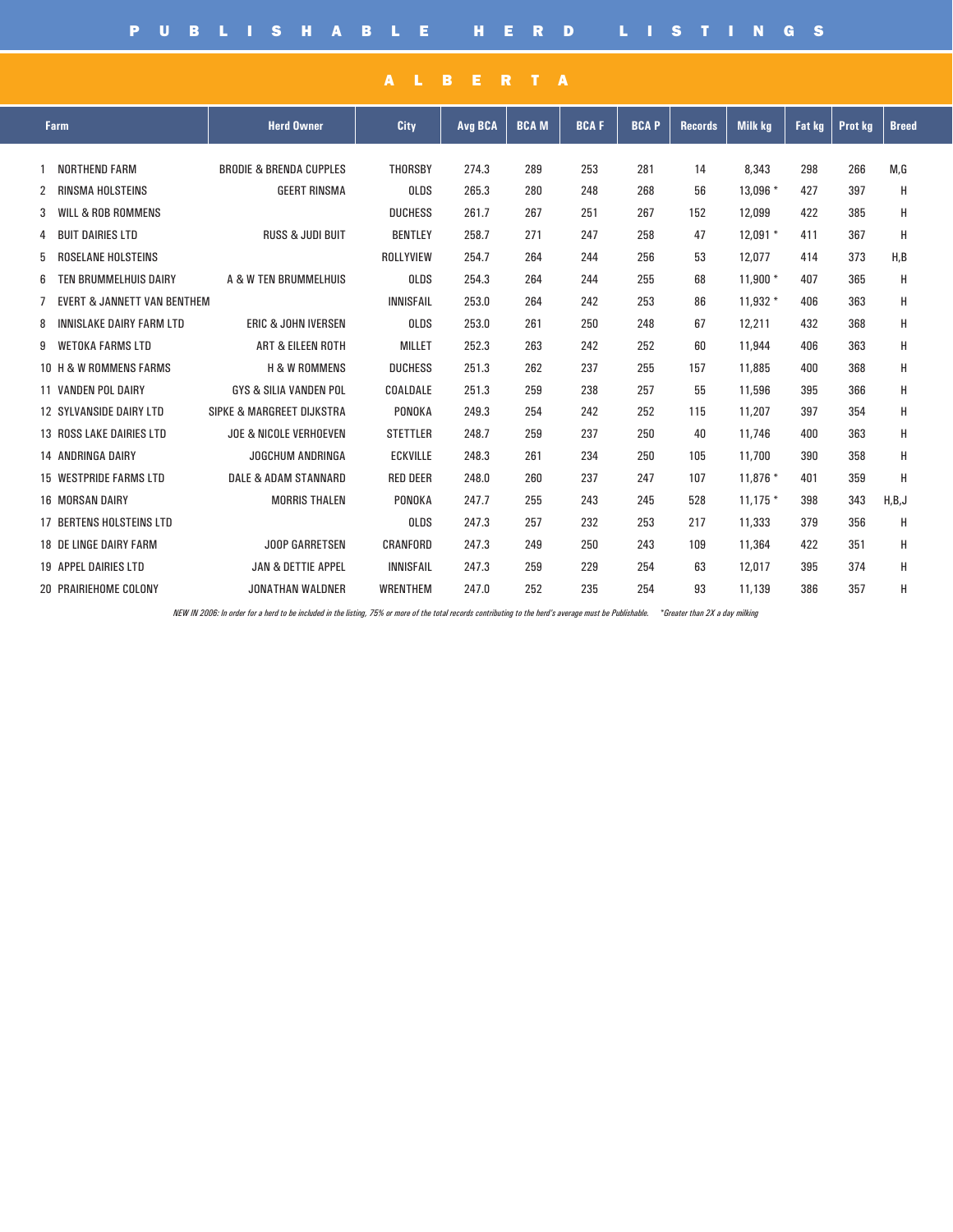### SASKATCHEWAN

| <b>Farm</b>                     | <b>Herd Owner</b>                                                                         | City                 | Avg BCA | <b>BCAM</b> | <b>BCAF</b> | <b>BCAP</b> | Records | <b>Milk kg</b> | <b>Fat kg</b> | Prot kg | <b>Breed</b> |
|---------------------------------|-------------------------------------------------------------------------------------------|----------------------|---------|-------------|-------------|-------------|---------|----------------|---------------|---------|--------------|
| <b>RYNVIEW HOLSTEINS</b><br>1   | MICHAEL WESSELINGH                                                                        | SASKATOON            | 283.0   | 287         | 277         | 285         | 43      | 12,473         | 446           | 394     | Н            |
| 2 KAWARTHA HOLSTEINS            | <b>DAVE &amp; MELISSA MCMORROW</b>                                                        | <b>OSLER</b>         | 268.7   | 265         | 260         | 281         | 41      | 12,078         | 445           | 411     | H, J, A      |
| 3 PRAIRIE DIAMOND FARM          | <b>HARLEY STRUDWICK</b>                                                                   | <b>BALGONIE</b>      | 267.3   | 263         | 272         | 267         | 56      | 12,270         | 469           | 395     | Н            |
|                                 | 4 DEPARTMENT OF ANIMAL & POULTRY SCIENCE<br><b>NEXGEN FARMS</b><br>EAGLEWOOD HOLDINGS LTD |                      | 247.3   | 250         | 239         | 253         | 50      | 11,096         | 395           | 358     | Η            |
| 5                               | <b>KEN LISCHKA</b>                                                                        | <b>STEELEMAN</b>     | 247.3   | 240         | 257         | 245         | 45      | 11,460         | 456           | 369     | H            |
| 6 FOTH VENTURES LTD             | <b>MELVIN FOTH</b>                                                                        | <b>HAGUE</b>         | 244.7   | 251         | 234         | 249         | 199     | $11.507*$      | 397           | 363     | Н            |
| 7 LOR-LEE HOLSTEINS             | <b>LARRY BRACK</b>                                                                        | <b>SASKATOON</b>     | 242.7   | 238         | 242         | 248         | 44      | 10,717         | 406           | 356     | Н            |
| 8                               | <b>EARL &amp; SCOTT WOODSIDE</b>                                                          | <b>ASQUITH</b>       | 240.7   | 240         | 239         | 243         | 60      | 10,945         | 405           | 353     | Η            |
| 9 ALLEY HOLSTEINS               | ALBERT LEYENHORST                                                                         | <b>DALMENY</b>       | 239.3   | 242         | 235         | 241         | 116     | 11.156         | 401           | 352     | Н            |
| <b>10 KESSEL FAMILY FARM</b>    | <b>RAYMOND KESSEL</b>                                                                     | <b>BALGONIE</b>      | 238.0   | 243         | 231         | 240         | 112     | 11,083         | 390           | 348     | н            |
| <b>11 PENNANT COLONY</b>        | <b>DAN WIPF</b>                                                                           | <b>PENNANT</b>       | 236.3   | 227         | 257         | 225         | 76      | 10,439         | 440           | 328     | Η            |
| <b>12 BAUMANN HOLSTEINS</b>     | <b>EMANUEL &amp; SIMON BAUMANN</b>                                                        | KIPLING              | 234.0   | 228         | 253         | 221         | 61      | 10,381         | 427           | 319     | H            |
| <b>13 DELAINE HOLSTEINS</b>     | <b>ELAINE DONALD</b>                                                                      | <b>SASKATOON</b>     | 233.7   | 238         | 230         | 233         | 87      | 11.061         | 397           | 345     | H            |
| <b>14 KENBERT ACRES</b>         | HERB, JAKE, KEN FRIESEN                                                                   | <b>DRAKE</b>         | 232.7   | 229         | 225         | 244         | 83      | 10,590         | 385           | 358     | Н            |
| <b>15 RIVERBEND INSTITUTION</b> | <b>CORCAN AGRIBUSINESS</b>                                                                | <b>PRINCE ALBERT</b> | 232.7   | 230         | 237         | 231         | 40      | 9,863          | 377           | 315     | Н            |
| <b>16 GLENRIDGE HOLSTEINS</b>   | <b>BRUCE LOVERIDGE</b>                                                                    | <b>GRENFELL</b>      | 231.7   | 227         | 245         | 223         | 45      | 10,666         | 427           | 333     | Η            |
| 17 SIMMIE COLONY                | JERRY HOFFER                                                                              | ADMIRAL              | 231.0   | 218         | 251         | 224         | 58      | 9,635          | 411           | 315     | H            |
| <b>18 FISHER DAIRY</b>          | <b>BRYCE FISHER</b>                                                                       | <b>WARMAN</b>        | 229.3   | 233         | 227         | 228         | 20      | 10,732         | 393           | 335     | H,J          |
| <b>19 HIGSIDE DAIRY</b>         | <b>LESTER &amp; JAKE SAWATZKY</b>                                                         | <b>HAGUE</b>         | 229.0   | 242         | 213         | 232         | 169     | 10,952         | 357           | 333     | Н            |
| <b>20 ELKREST FARMS</b>         | <b>BRAD, JASON &amp; TREVOR KORNELIUS</b>                                                 | <b>OSLER</b>         | 227.7   | 238         | 215         | 230         | 421     | $10,836*$      | 365           | 333     | H,A          |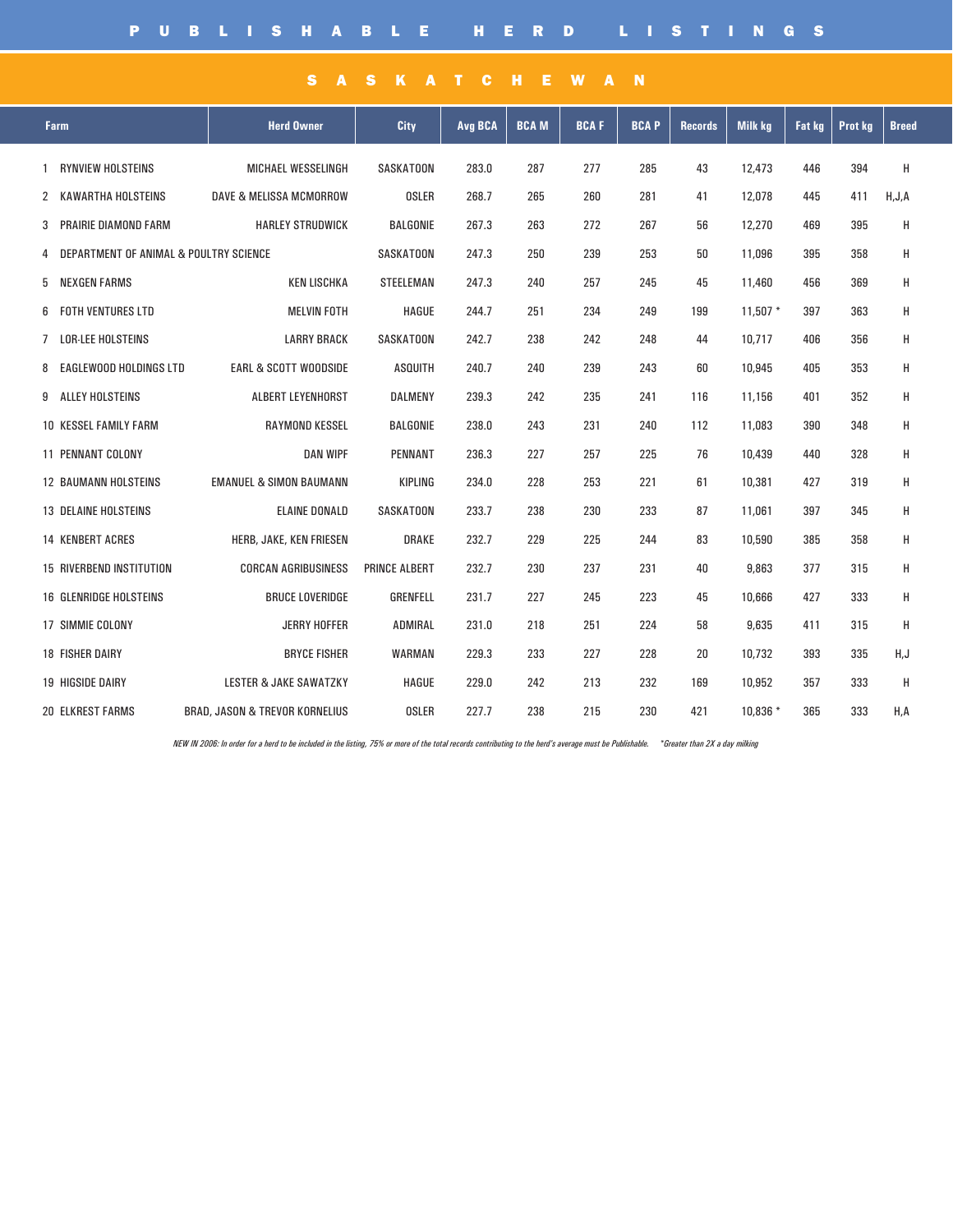| <b>Farm</b>                     | <b>Herd Owner</b>                   | City               | Avg BCA | <b>BCAM</b> | <b>BCAF</b> | <b>BCAP</b> | <b>Records</b> | <b>Milk kg</b> | Fat kg | Prot kg | <b>Breed</b> |
|---------------------------------|-------------------------------------|--------------------|---------|-------------|-------------|-------------|----------------|----------------|--------|---------|--------------|
| <b>AGGIES HOLSTEINS</b><br>1    | <b>HERMANN &amp; AUDREY HUEGING</b> | <b>WOODLANDS</b>   | 283.3   | 299         | 262         | 289         | 86             | 13,516         | 438    | 414     | H            |
| 2 JAMES VALLEY COLONY           | <b>TIM WURTZ</b>                    | <b>ELIE</b>        | 271.3   | 278         | 274         | 262         | 56             | 13,492 *       | 493    | 402     | н            |
| 3 AIRPORT COLONY                | <b>LEVI HOFER</b>                   | PORTAGE            | 267.7   | 276         | 259         | 268         | 52             | 12,237         | 426    | 378     | н            |
| <b>VANDEL HOLSTEINS</b><br>4    | L VANDENBOSSCHE                     | <b>BRUXELLES</b>   | 265.3   | 267         | 254         | 275         | 42             | 11,977         | 423    | 392     | Н            |
| <b>JUBEMA HOLSTEINS</b><br>5    | <b>BEERD HOP &amp; FAMILY</b>       | <b>TOLSTOI</b>     | 258.0   | 264         | 247         | 263         | 56             | 11,411         | 400    | 363     | Н            |
| PENNVIEW HOLSTEINS<br>6         | <b>LARRY PENNER</b>                 | <b>BLUMENORT</b>   | 254.0   | 254         | 250         | 258         | 49             | 11.779         | 429    | 379     | н            |
| SWISS DREAM FARM<br>7           |                                     | WAWANESA           | 253.7   | 252         | 256         | 253         | 51             | 9,793          | 399    | 344     | В            |
| 8 DRUMALIEF HOLSTEINS           | J. E & M DOUGLAS                    | <b>BRANDON</b>     | 249.3   | 248         | 246         | 254         | 23             | 11,161         | 410    | 362     | н            |
| <b>DONFIELD FARMS</b><br>9      | <b>GARRY DONOHOE</b>                | <b>BRANDON</b>     | 249.0   | 241         | 252         | 254         | 74             | 11,387         | 442    | 380     | н            |
| 10 COTTONWOOD HOLSTEINS         | E, G & B OSWALD                     | <b>STEINBACH</b>   | 245.7   | 243         | 259         | 235         | 96             | 11,198         | 443    | 345     | H            |
| <b>11 LIFEWIND HOLSTEINS</b>    | CHRISTOPHE ROULIN                   | STONEWALL          | 245.3   | 253         | 238         | 245         | 66             | 11,789         | 412    | 363     | н            |
| <b>12 LAINGSPRING FARM</b>      | <b>RAY &amp; BERTHA LAING</b>       | <b>STEINBACH</b>   | 245.0   | 250         | 234         | 251         | 107            | 11,300         | 392    | 360     | н            |
| <b>13 CLEARVALE FARM</b>        | <b>JONATHAN &amp; JUDY HOCKING</b>  | <b>STEINBACH</b>   | 243.0   | 256         | 225         | 248         | 64             | 11,533         | 376    | 355     | н            |
| <b>14 DELICHTE HOLSTEINS</b>    | <b>HENRY &amp; MAURICE DELICHTE</b> | <b>ST ALPHONSE</b> | 242.3   | 252         | 219         | 256         | 35             | 10,084         | 352    | 337     | H, J         |
| <b>15 FRIECREST HOLSTEINS</b>   | <b>ED &amp; KATHY FRIESEN</b>       | KLEEFELD           | 240.3   | 239         | 246         | 236         | 64             | 10,819         | 413    | 340     | н            |
| <b>16 SPRINGMEADOW FARM</b>     | L & C FAILLETAZ                     | LIBAU              | 240.3   | 243         | 239         | 239         | 45             | 11,279         | 411    | 352     | H            |
| <b>17 STURGEON CREEK COLONY</b> | <b>SAMUEL WALDNER</b>               | <b>HEADINGLEY</b>  | 235.3   | 235         | 234         | 237         | 40             | 10,854         | 400    | 349     | H,B          |
| <b>18 COLUMBINE HOLSTEINS</b>   | <b>JACOB &amp; ANNITA BENTHEM</b>   | <b>ELM CREEK</b>   | 234.7   | 238         | 229         | 237         | 70             | 10,663         | 382    | 337     | н            |
| <b>19 PHILIPPOT DAIRY FARMS</b> | <b>ALAIN PHILIPPOT</b>              | <b>ST CLAUDE</b>   | 231.3   | 225         | 236         | 233         | 69             | 10,078         | 392    | 333     | Н            |
| 20 ROBERT WALDNER               | <b>BLUMENGART COLONY</b>            | <b>PLUM COULEE</b> | 231.3   | 240         | 226         | 228         | 47             | 11,285         | 394    | 340     | н            |

MANITOBA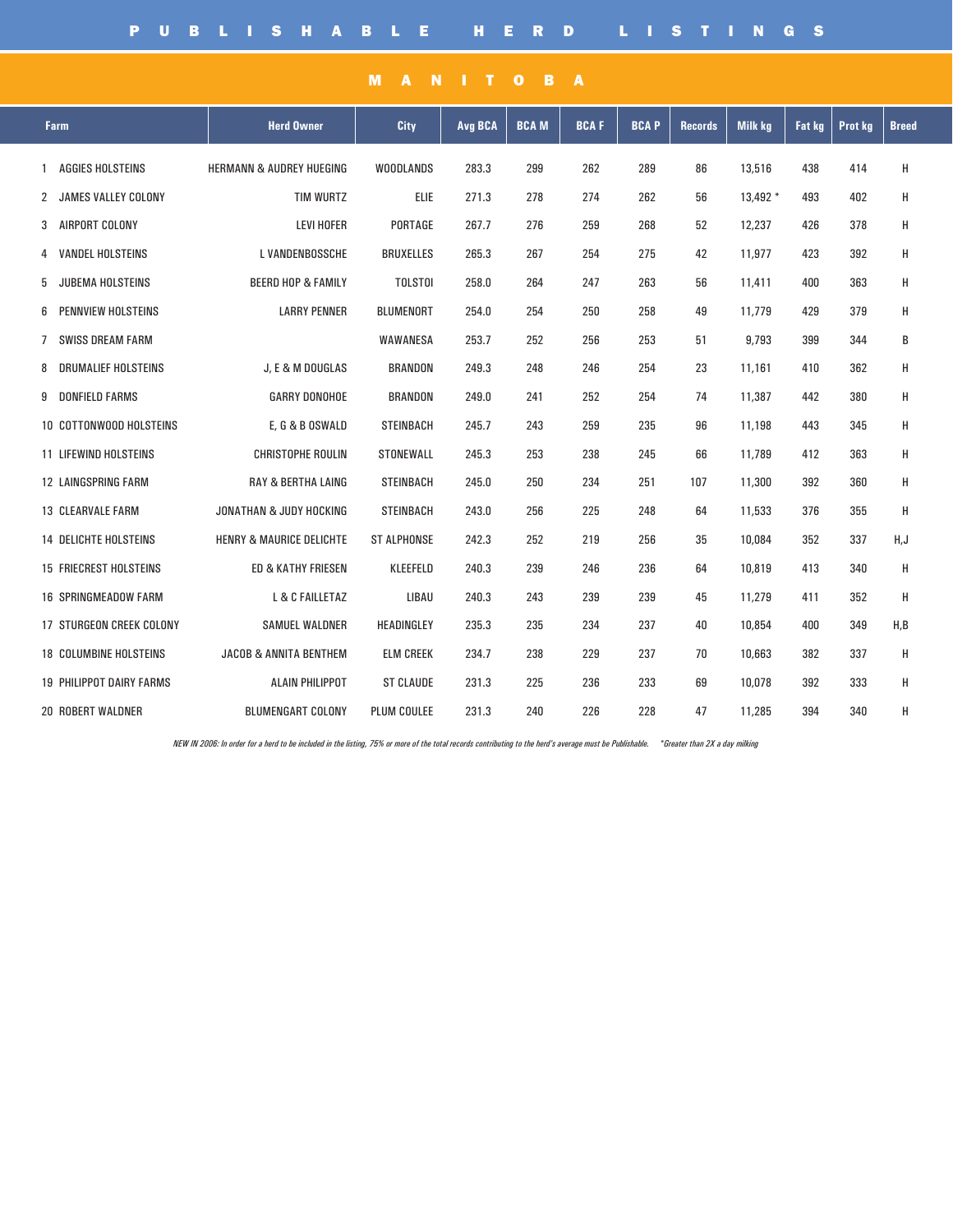## HERD DEMOGRAPHICS

|                                   |       | <b>Herd Size</b> |          |         |                  | <b>Housing</b>    | Frequency |        |  |
|-----------------------------------|-------|------------------|----------|---------|------------------|-------------------|-----------|--------|--|
|                                   | 0.49  | 50-99            | 100-199  | $200 +$ | <b>Tie-Stall</b> | <b>Free Stall</b> | 2x        | 3x     |  |
| <b>BRITISH COLUMBIA</b>           |       |                  |          |         |                  |                   |           |        |  |
| % of Herds                        | 12.6  | 40.5             | 34.5     | 12.3    | 5.5              | 94.2              | 93.7      | 6.3    |  |
| % of Cows                         | 4.2   | 25.1             | 39.2     | 31.4    | 2.6              | 97.3              | 89.6      | 10.4   |  |
| <b>Average Herd Size</b>          | 39.7  | 73.2             | 134.3    | 301.2   | 56.7             | 122.0             | 113.0     | 194.3  |  |
| <b>Average Milk Production</b>    | 9,475 | 9,775            | 9,944    | 9,996   | 9,218            | 9,859             | 9,730     | 11,198 |  |
| <b>Average Fat Production</b>     | 349   | 356              | 359      | 355     | 335              | 357               | 355       | 378    |  |
| <b>Average Protein Production</b> | 298   | 308              | 314      | 314     | 292              | 311               | 307       | 346    |  |
| <b>BCA Milk</b>                   | 212   | 217              | 223      | 222     | 208              | 220               | 217       | 249    |  |
| <b>BCA Fat</b>                    | 206   | 210              | 214      | 212     | 196              | 212               | 210       | 225    |  |
| <b>BCA Protein</b>                | 208   | 214              | 220      | 219     | 203              | 217               | 214       | 242    |  |
| <b>ALBERTA</b>                    |       |                  |          |         |                  |                   |           |        |  |
| % of Herds                        | 10.7  | 43.0             | 37.6     | 8.6     | 15.0             | 83.7              | 94.8      | 5.2    |  |
| % of Cows                         | 3.9   | 29.7             | 44.3     | 22.1    | 9.6              | 89.4              | 91.2      | 8.8    |  |
| <b>Average Herd Size</b>          | 40.6  | 76.3             | 130.3    | 282.6   | 71.1             | 118.1             | 106.3     | 188.6  |  |
| <b>Average Milk Production</b>    | 8,745 | 9,333            | 9,625    | 9,632   | 9,135            | 9,469             | 9,353     | 10,365 |  |
| <b>Average Fat Production</b>     | 319   | 334              | 345      | 343     | 327              | 340               | 336       | 357    |  |
| <b>Average Protein Production</b> | 280   | 294              | 303      | 301     | 289              | 298               | 295       | 319    |  |
| <b>BCA Milk</b>                   | 197   | 204              | 213      | 214     | 198              | 210               | 206       | 232    |  |
| <b>BCA Fat</b>                    | 188   | 196              | 205      | 204     | 189              | 202               | 198       | 215    |  |
| <b>BCA Protein</b>                | 196   | 202              | 210      | 210     | 197              | 207               | 204       | 224    |  |
| <b>SASKATCHEWAN</b>               |       |                  |          |         |                  |                   |           |        |  |
| % of Herds                        | 9.9   | 44.4             | 33.3     | 12.3    | 25.9             | 68.5              | 96.9      | 3.1    |  |
| % of Cows                         | 3.2   | 27.6             | 38.2     | 31.0    | 14.8             | 81.5              | 90.2      | 9.8    |  |
| <b>Average Herd Size</b>          | 38.3  | 72.8             | 134.5    | 294.2   | 67.1             | 139.5             | 109.1     | 373.4  |  |
| <b>Average Milk Production</b>    | 8,307 | 9,360            | 9,325    | 9,761   | 9,127            | 9,351             | 9,249     | 10,715 |  |
| <b>Average Fat Production</b>     | 299   | 339              | 339      | 353     | 335              | 338               | 336       | 365    |  |
| <b>Average Protein Production</b> | 267   | 300              | 299      | 307     | 293              | 299               | 296       | 329    |  |
| <b>BCA Milk</b>                   | 180   | 206              | 202      | 214     | 198              | 204               | 202       | 235    |  |
| <b>BCA Fat</b>                    | 171   | 200              | 198      | 208     | 195              | 198               | 197       | 215    |  |
| <b>BCA Protein</b>                | 181   | 207              | 203      | 211     | 200              | 205               | 203       | 227    |  |
| <b>MANITOBA</b>                   |       |                  |          |         |                  |                   |           |        |  |
| % of Herds                        | 19.4  | 47.4             | 23.3     | 9.9     | 55.7             | 43.9              | 95.7      | 4.3    |  |
| % of Cows                         | 6.7   | 32.0             | $28.5\,$ | 32.8    | 38.7             | 61.2              | 86.6      | 13.4   |  |
| <b>Average Herd Size</b>          | 37.1  | 72.4             | 130.9    | 356.4   | 74.4             | 149.7             | 97.2      | 329.5  |  |
| <b>Average Milk Production</b>    | 8,548 | 8,971            | 8,917    | 8,548   | 8,831            | 8,845             | 8,811     | 9,359  |  |
| <b>Average Fat Production</b>     | 305   | 324              | 323      | 306     | 318              | 319               | 318       | 328    |  |
| <b>Average Protein Production</b> | 273   | 288              | 286      | 274     | 283              | 284               | 283       | 295    |  |
| <b>BCA Milk</b>                   | 190   | 199              | 195      | 190     | 196              | 194               | 195       | 206    |  |
| <b>BCA Fat</b>                    | 181   | 190              | 189      | 182     | 187              | 188               | 187       | 194    |  |
| <b>BCA Protein</b>                | 190   | 200              | 196      | 191     | 197              | 195               | 196       | 204    |  |